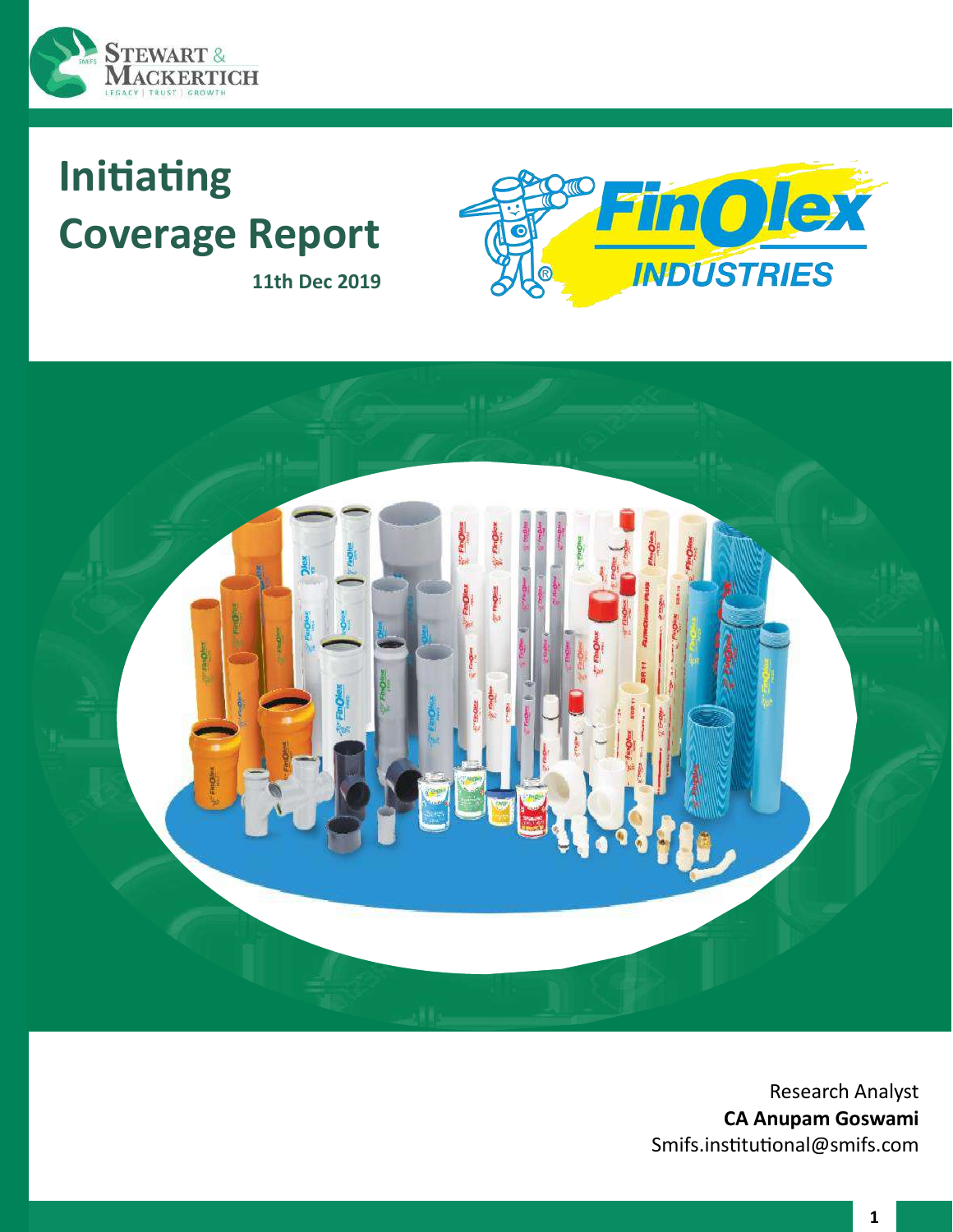

# **Table of Contents**

| <b>Sections</b>                       | Page No.  |
|---------------------------------------|-----------|
| <b>Executive Summary</b>              | 3         |
| <b>Investment Rationale</b>           | $4 - 9$   |
| Key Raw material dynamics             | $10 - 12$ |
| <b>Industry Overview</b>              | $13 - 14$ |
| <b>Company Overview</b>               | $15 - 17$ |
| <b>Competitive Analysis</b>           | 18-19     |
| Key Performance Indicators            | $20 - 21$ |
| <b>Outlook &amp; Valuation</b>        | $22 - 23$ |
| <b>Key Risks</b>                      | 24        |
| Appendix-1: PVC Manufacturing Process | 25        |
| <b>Financial Detail</b>               | $26 - 27$ |
| <b>Disclaimer</b>                     | 28-31     |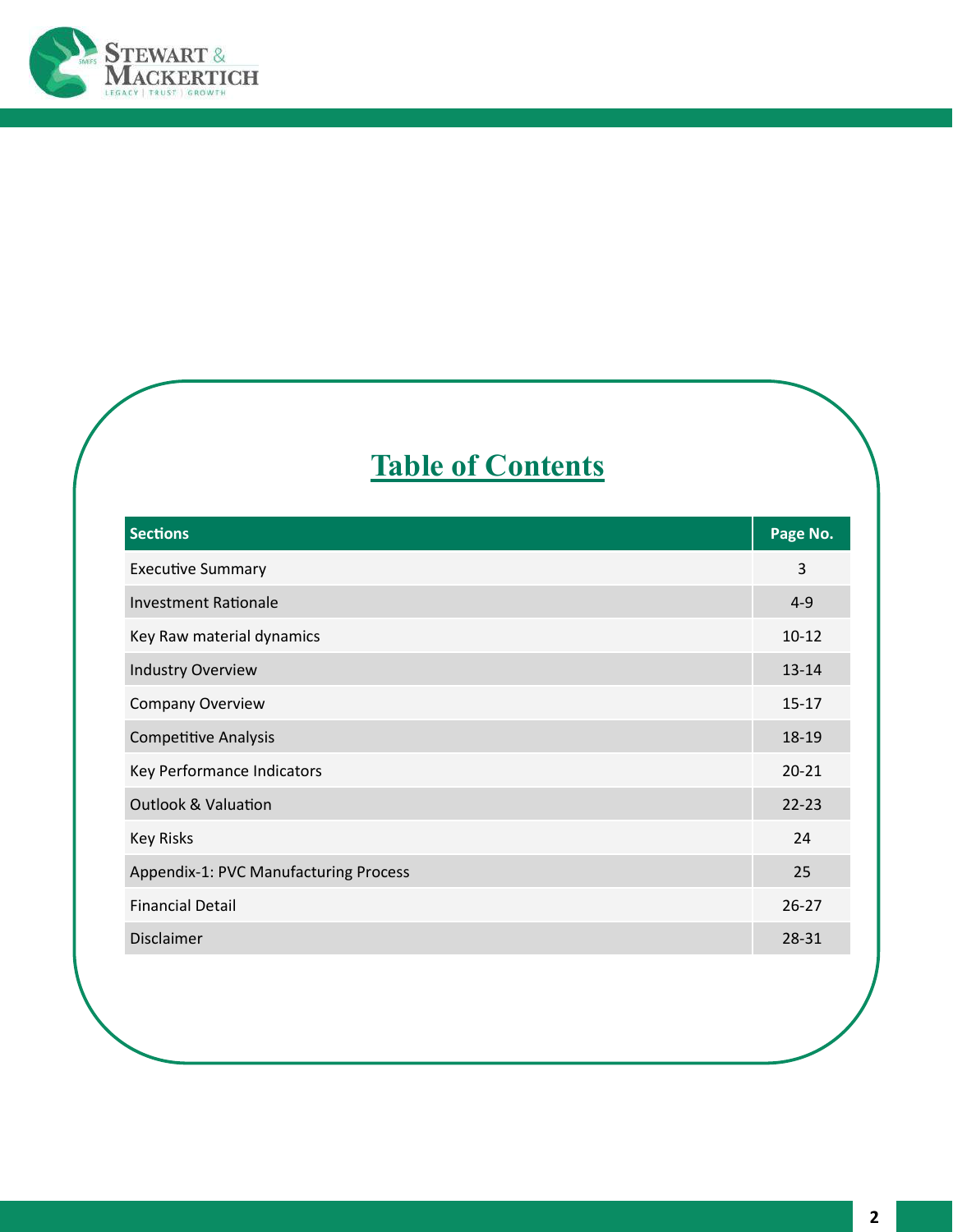# **Finolex Industries Ltd**

Sector: Plastic Products 11th Dec 2019



# **Brief Overview**

| CMP (INR) (As on 10th Dec 2019) | 547               |
|---------------------------------|-------------------|
| Target (INR)                    | 829               |
| Upside $(\%)$                   | 52                |
| Recommendation                  | <b>Strong Buy</b> |
|                                 |                   |
| <b>BSE Code</b>                 | 500940            |
| <b>NSE Code</b>                 | <b>FINPIPF</b>    |
| <b>Reuters Ticker</b>           | FINX BO           |
| <b>Bloomberg Ticker</b>         | <b>FNXP RN</b>    |
|                                 |                   |

| <b>Stock Scan</b>           |         |
|-----------------------------|---------|
| Market cap (INR Cr.)        | 7022    |
| Outstanding Shares (Cr.)    | 12.41   |
| Face Value (INR)            | 10.00   |
| Dividend Yield(%)           | 1.77    |
| TTM $P/E(x)$                | 19.12   |
| Industry $P/E(x)$           | 16.18   |
| Debt/Equity (x)             | 0.04    |
| Beta vs. Sensex             | 0.76    |
| 52 Week High/Low (INR)      | 635/440 |
| Avg. Daily Volume (NSE)/1yr | 39760   |



**Stock vs. Nifty (Relative Returns)**



### *Finolex Industries Ltd: Possible re-rating in pipeline*

*We initiate a coverage on Finolex Industries Ltd (FIL) with a Strong Buy*  rating. FIL is a uniquely positioned player in the PVC industry as it has integrated manufacturing facilities from a 2,72,000MT plant of PVC Resins at Ratnagiri to a 370,000 MT capacity of Pipes and fittings spread across Ratnagiri, Pune and Gujarat. About 70% of FIL's pipes are sold for irrigation purposes while the balance is sold to housing and other industries. FIL is a market leader in the Agricultural pipes segment (~13% market share). Given the Government's strong focus on agriculture and irrigation, demand for pipes for this segment is expected to remain robust. Also the company has been fast ramping up its Non-Agricultural segment which commands a higher margin. With decreasing external sale of PVC resin and increasing revenue from Pipes & Fittings segment the company is on the process of *transforming its B2B business model to a B2C business model with reducing earnings volatility and a case for a possible re-rating in the stock.*

**Capacity Expansion to augur growth:** The company is expanding its Pipes & Fittings business by 30,000-40,000MT per annum for the next 3 years with an estimated capex of INR100-120cr every year. Given a strong brand recognition, good monsoon, and increasing dealer counts we expect the revenue from Pipes segment to grow at a CAGR 15-18%, higher than the Industry growth rates driven by volume CAGR of 14% for the next 3 years.

**CPVC booster:** Finolex tied up with Lubrizol in 2017 to manufacture and sell CPVC pipes and fittings in India under the brand "Flowguard". CPVC pipes & fittings commands a higher margin than PVC pipes & fittings. Fast ramping up of CPVC pipes & fittings volume would give further impetus to the margins going forward.

We value the company on a SOTP basis by assigning a multiple of 15x to FY22E standalone EPS of INR52.27 and taking a value of INR44.7 per share for its investments in Finolex Cables, Finolex Plasson and land in Pune to arrive at **Target price of INR829.**

#### **Financial Performance at a glance (Standalone)**

|                             | $\tilde{\phantom{a}}$ |             |              |              |              |
|-----------------------------|-----------------------|-------------|--------------|--------------|--------------|
| <b>Particulars (INR Cr)</b> | <b>FY18</b>           | <b>FY19</b> | <b>FY20E</b> | <b>FY21E</b> | <b>FY22E</b> |
| Net Sales                   | 2738                  | 3091        | 3434         | 3970         | 4422         |
| Growth %                    | 5.2%                  | 12.9%       | 11.1%        | 15.6%        | 11.4%        |
| <b>EBITDA</b>               | 484                   | 604         | 577          | 748          | 916          |
| EBITDA Margin (%)           | 17.7%                 | 19.5%       | 16.8%        | 18.8%        | 20.7%        |
| Net Profit                  | 299                   | 350         | 392          | 520          | 649          |
| Net Profit Margin (%)       | 10.9%                 | 11.3%       | 11.4%        | 13.1%        | 14.7%        |
| <b>EPS</b>                  | 24.12                 | 28.17       | 31.61        | 41.87        | 52.27        |
| <b>BVPS</b>                 | 222.88                | 203.83      | 220.07       | 239.07       | 259.66       |
| P / E(x)                    | 22.7                  | 19.4        | 17.3         | 13.1         | 10.5         |
| P / BV (x)                  | 2.5                   | 2.7         | 2.5          | 2.3          | 2.1          |
| <b>ROE (%)</b>              | 11.8%                 | 13.2%       | 14.9%        | 18.2%        | 21.0%        |
| $ROCE(\% )$                 | 12.1%                 | 14.7%       | 15.8%        | 19.0%        | 21.7%        |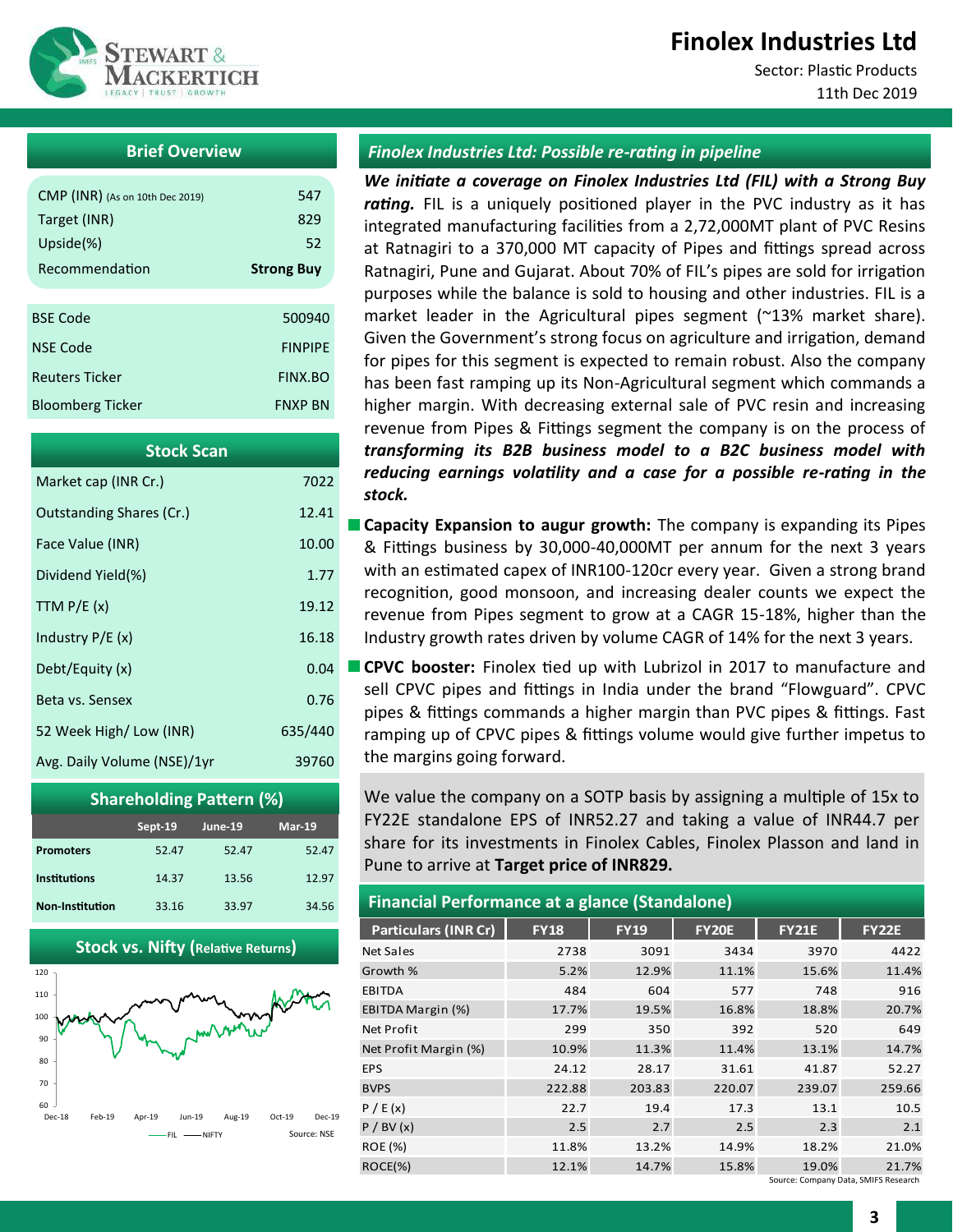



*Source: Company Data, SMIFS Research*

#### **Capital employed trend (INR Cr.)**  $\Omega$ 100 200 300 400 500 600 700 800 900 1000 FY05 FY12 FY19 PVC Resin **Pipes & Fittings**

*Source: Company Data, SMIFS Research*



#### **External & Captive Sale Mix trend**

#### **Capacity Expansion**

The company has been expanding its Pipes & Fittings business since FY16. On an annual basis the company is adding 30,000MT of capacity to its Pipes & Fittings segment at an investment of INR100cr p.a.

The current capacity in the Pipes & Fittings segment is 370,000MT with a utilisation rate of around 70%. The management intends to add another 30000-40000MT in FY20E at an investment of INR100-120cr. We expect similar levels of capex over the next 3 years to reach an annual capacity of around 460,000MT by FY22E by which the PVC resin capacity of 272,000MT will be fully utilized for captive consumption.

We believe the capacity expansion would aid volume growth over the next 2-3 years. Given the Government focus on agriculture, good monsoons, strong brand recognition and increasing dealer counts we expect the revenue from Pipes segment to grow at a CAGR 15-18%, higher than the Industry growth rates.

## **Transformation from B2B to B2C model**

FIL is the only PVC pipes player in India which is backward integrated for making PVC resin. The company is the second largest PVC resin manufacturer in the country with a capacity of 272,000MT (250K of suspension resin & 22k of emulsion resin). It can, therefore, maintain a steady supply of raw material as well as right quality for its PVC pipes business. The company has commissioned its resin capacity in 2 phases :1994 Phase-1 and 2006 Phase-2. *PVC resin is a highly capital intensive business where the current replacement cost of the capacity is estimated around INR3500-4000cr*

Over the years, the company had added capacities aggressively in the Pipes & Fittings business from 70000MT in FY08 to 370000MT in FY19. This in turn increased the captive consumption of PVC resin, currently at 75%, and decreased the external sales of PVC resin. Going ahead with management's aim to add further capacities in Pipes & Fittings segment, *we expect the percentage of captive consumption of PVC resin should go up to 90% by FY22E.*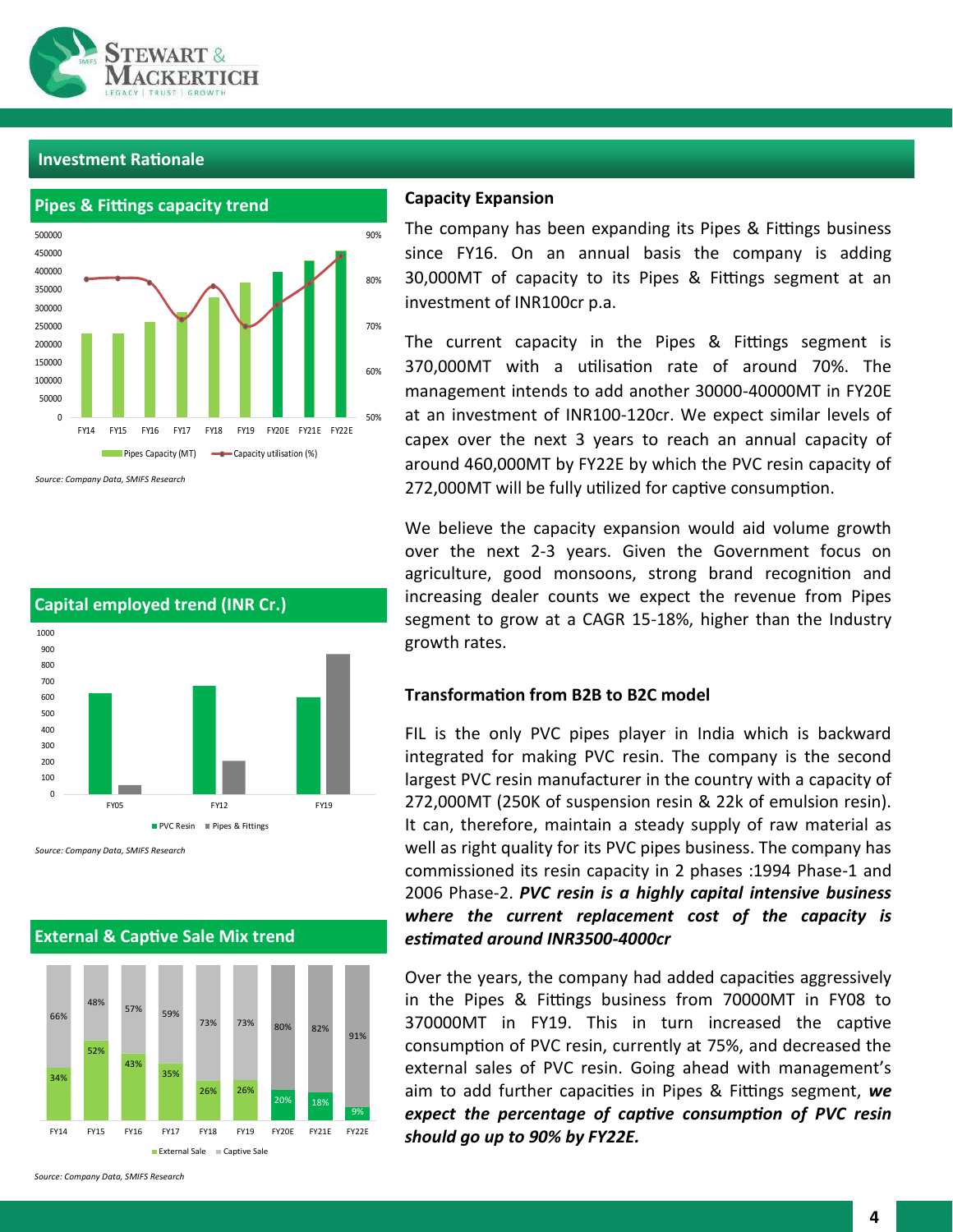



*Source: Company Data, SMIFS Research*

Hence, as captive consumption continues to grow, the company is less dependent on open market sale of PVC resin which in turn should lead to transforming from a B2B business model of PVC resin to a B2C business of PVC pipes and fittings. We believe this transformation would reduce the volatility of earnings in PVC segment and can command a much better control of margins over its peers.

| Segmental Revene mix (%) |             |             |                                   |             |             |             |              |              |             |
|--------------------------|-------------|-------------|-----------------------------------|-------------|-------------|-------------|--------------|--------------|-------------|
| <b>Segment</b>           | <b>FY14</b> | <b>FY15</b> | <b>FY16</b>                       | <b>FY17</b> | <b>FY18</b> | <b>FY19</b> | <b>FY20E</b> | <b>FY21E</b> | FY22E       |
| PVC Resin (External)     | 36%         | 32%         | 27%                               | 27%         |             | 18%<br>17%  | 12%          | 10%          | 4%          |
| Pipes & Fittings         | 64%         | 68%         | 73%                               | 73%         |             | 82%<br>83%  | 88%          | 90%          | 96%         |
|                          |             |             |                                   |             |             |             |              |              |             |
|                          |             |             | <b>Segmental pre-Tax ROCE (%)</b> |             |             |             |              |              |             |
| Segment                  | <b>FY14</b> |             | <b>FY15</b>                       | <b>FY16</b> |             | <b>FY17</b> | <b>FY18</b>  |              | <b>FY19</b> |
| <b>PVC Resin</b>         |             | 26%         | 8%                                |             | 40%         | 63%         |              | 65%          | 62%         |
| Pipes & Fittings         |             | 39%         | 29%                               |             | 38%         | 31%         |              | 20%          | 21%         |

*Source: Company Data, SMIFS Research*



#### *Source: Company Data, SMIFS Research*



*Source: Company Data, SMIFS Research*

#### **Changing product mix**

The company had been a late entrant to Non-agri segment. Compared to its peers, Finolex's margin had been lower due to high exposure to agri segment. Given farmers are very price conscious at the time of buying agri pipes and presence of high no. of suppliers in the market, bargaining power currently lies with the farmers and hence, margin is relatively low in the agri segment.

Currently only 30% of the Pipes segment revenues come from Non– agri i.e. housing PVC segment. However, over the last 4 years the company added new capacities every year with a capex of INR300cr. and has fast increased its product portfolio in the nonagri segment.

The management aims to further increase the proportion in the next 2 years from Non-agri segment. Non-agri segment commands a higher margin because of higher realisation and more fittings required per unit of Pipes compared to agri segment. PBIT margin of Pipes generally commands around 6-8% in agri segment whereas in Non– agri segment pipes margin is around 10-12%.

Moreover, in Non-agri segment fittings component required is 15% of volume of pipes compared to only 5% of fittings required in agri segment.

For FIL, Fitting commands a margin of 12-13% as compared to 8% in case of PVC Pipes. Thus we believe with increasing percentage of revenue from non-agri segment would improve the margins going forward.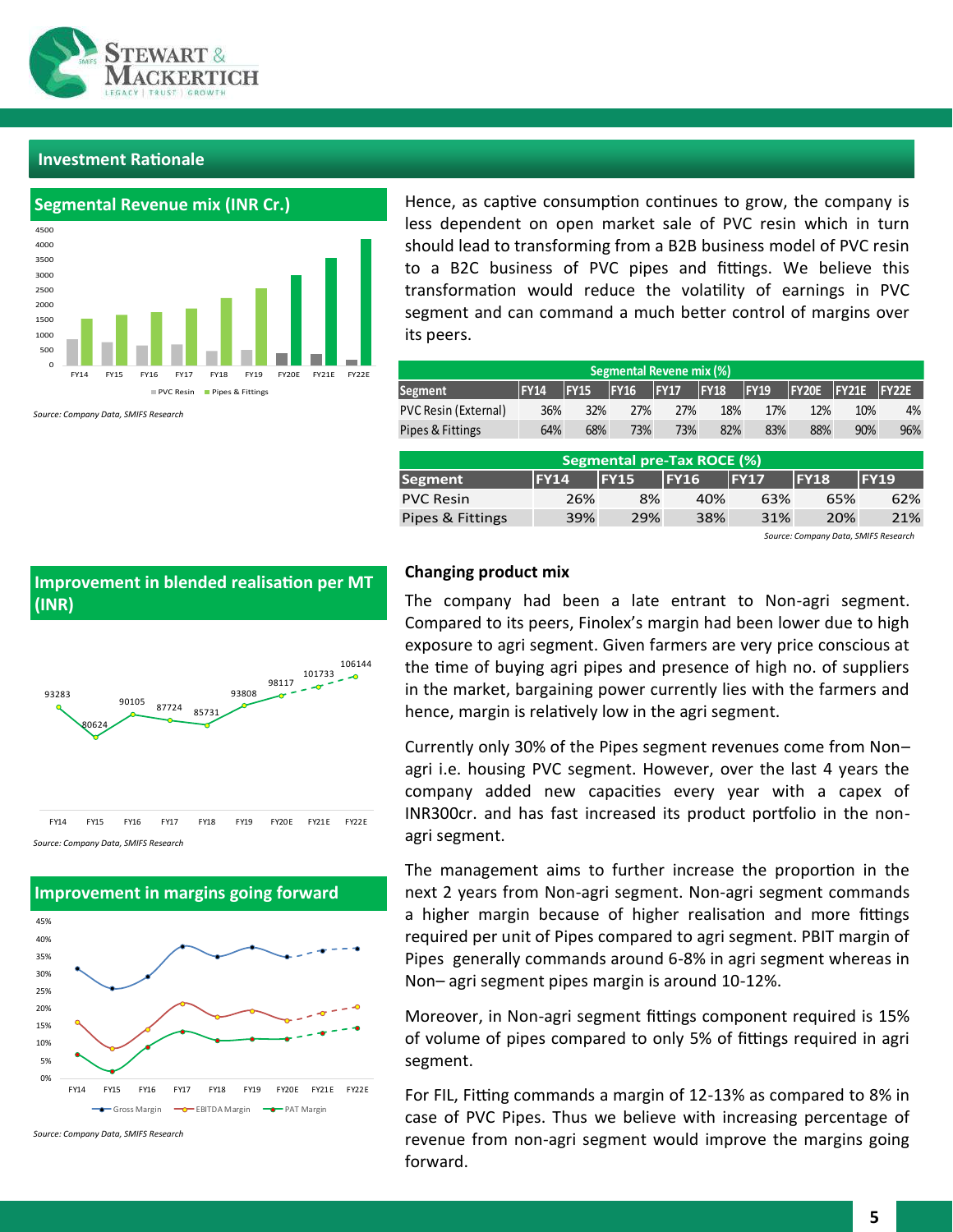

**CPVC Volume trend (MT)**



#### **CPVC: big booster**

Finolex tied up with Lubrizol in 2017 to source CPVC compound. Under the partnership, Lubrizol will supply CPVC compound for manufacturing and selling of Finolex "FlowGuard" Plus pipes and fittings in India.

Finolex's offering until then was limited to uPVC pipes and fittings, which are not designed for hot water transportation.

CPVC pipes and fittings can withstand high temperature of water making them suitable for residential, commercial and industrial applications. These pipes find utility in residential apartments, hospitals, swimming pools, manufacturing plants, hotels and resorts etc. Because of these added benefits, CPVC pipes and fittings are priced at a premium and compared to PVC pipes, has better margins.

The CPVC market is still at a nascent stage in India, accounting for less than 10% of the overall pipes and fittings volume within the industry, however, it is the fastest growing segment and has significant opportunities for the future.

We believe the introduction of CPVC pipes will help Finolex to supply to non-agri sector where it will be able to complement its existing offering and be at par with its peers in terms of its product offerings. It will also be able to diversify its exposure away from the agri-business from where it derives 70% of its sales.

*EBIT margins of CPVC are in the range of 12%-13% v/s 8-9% for PVC. Similarly, the margins in CPVC fittings are even more attractive at around 18-20% as compared to 16-17% margins in PVC fittings.* Currently, the CPVC pipes and fittings volumes are currently small at around 3%; the management aims to increase the capacity to 20000 MT from current 10000MT. This would give further impetus to the margin going forward.

FIL introduced CPVC pipes and fittings in FY18 with sales volume of 5900MT and revenue of INR147cr. In FY19 FIL sold 8800MT of CPVC pipes and fittings and a revenue of INR232cr.

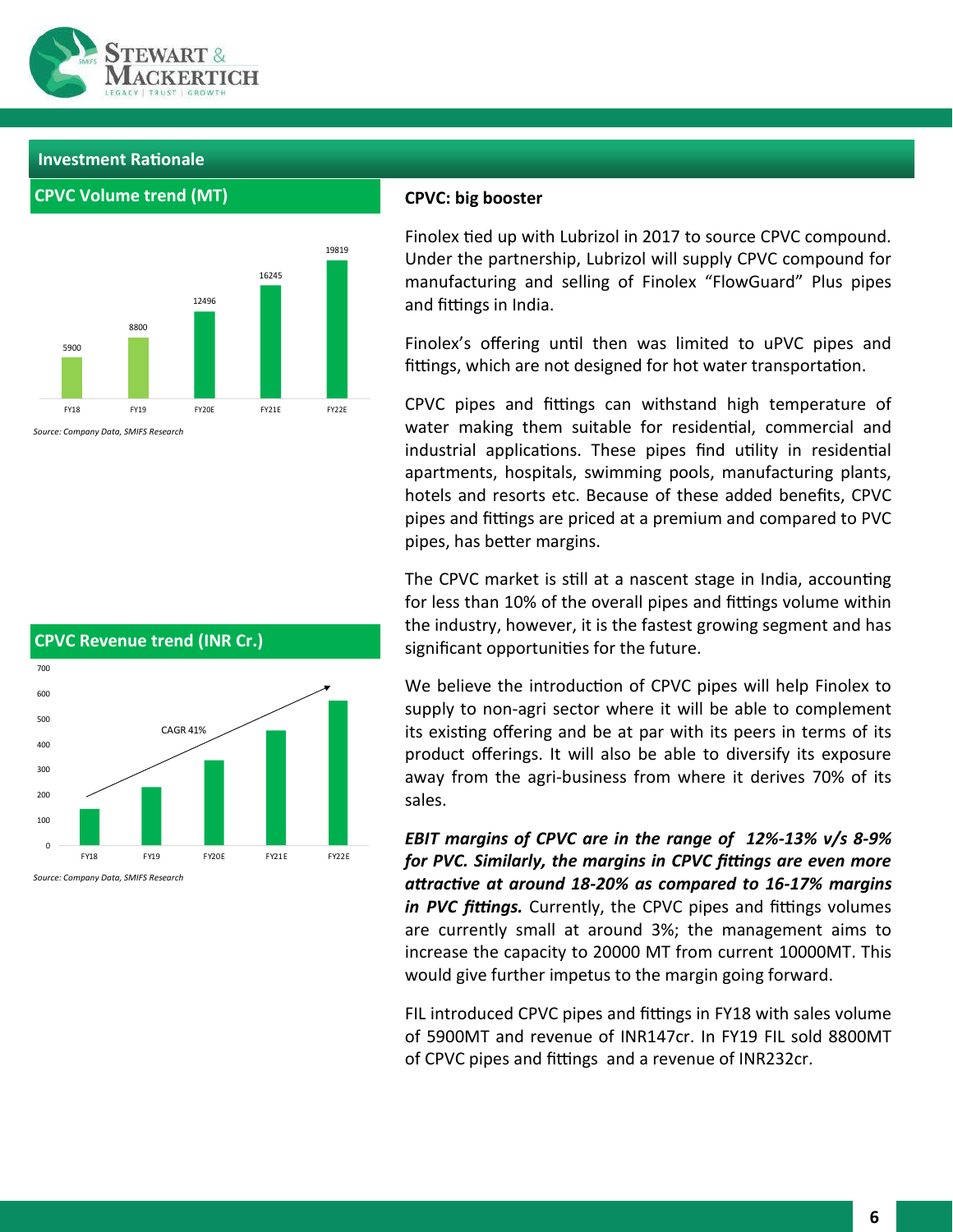



*Source: Industry, SMIFS Research*

**Most of the farmers depend on Tube well for irrigation; Tube well water level in turn depends upon monsoon**



*Source: Industry, SMIFS Research*



# **Yearly PMKSY budgetary allocation (INR Cr.)**

#### *Source: Budget data, SMIFS Research*

#### **Growing Pipes market:**

India's plastic pipe industry has grown at a CAGR of 9% from FY 2013 to FY2018 and is estimated to reach a value of approx INR318 billion in FY 2019-20. The demand for PVC pipes and fittings is likely to expand at a CAGR of 14.7% during FY 2018 to FY 2026. This can be segregated into Agri demand and Non-Agri demand.

**Agri demand:** PVC pipes are extensively used in the agricultural sector for field irrigation. The demand depends on the availability of rivers/ canals/bore wells which then be connected to farmland via pipes. Currently, about 51% of the agricultural area cultivating food grains is covered by irrigation. The rest of the area is dependent on rainfall (rain-fed agriculture). Sources of irrigation include ground water (wells, tube-wells) and surface water (canals, tanks). As shown in the charts of various sources of irrigation used in agriculture. Most of the farmers depend on Tube well for irrigation; Tube well water level in turn depends upon monsoon

Also, continuous depletion of water tables across the country, forcing people to source water from far flung places. Hence, to support the rural economy and farmer's income cultivable land under irrigation has become the need of the hour.

From the FY2015-16 Union budget the Government has increased its focus on irrigation developments. A national mission to improve farm irrigation (Pradhan Mantri Krishi Sinchai Yojna) was launched in 2015-16 and its budget allocation in 2019-20 was increased by 18% to INR3500cr.

The major objective of PMKSY is to achieve convergence of investments in irrigation at the field level, expand cultivable area under assured irrigation, improve on-farm water use efficiency to reduce wastage of water, enhance the adoption of precision-irrigation and other water saving technologies through underground piping systems and drip irrigation and promoting farmer oriented activities.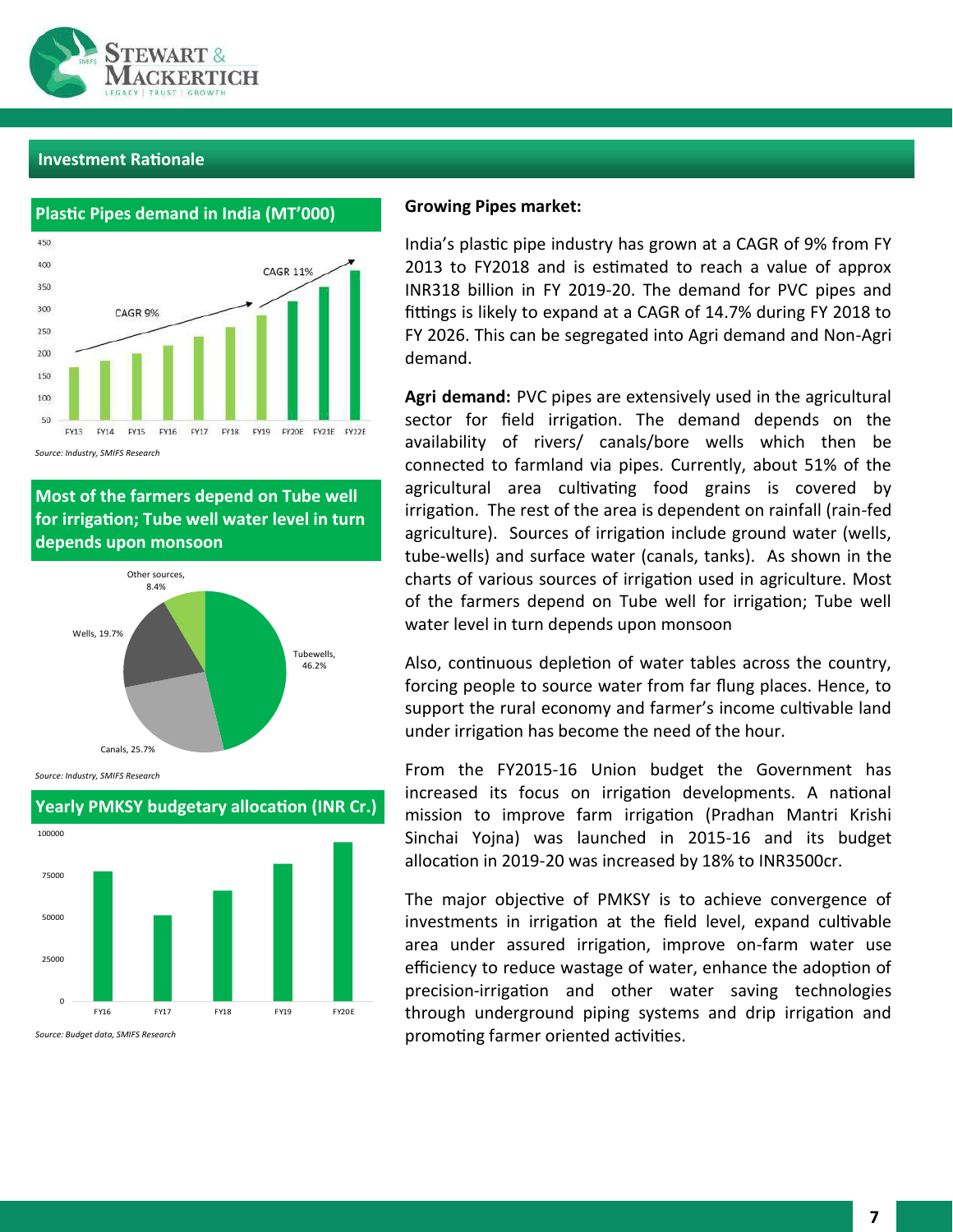

**A good monsoon in a year is directly correlated to a high Agricultural GDP growth in the next year**

| Years     | <b>Monsoon Index</b> | <b>Agriculture GDP</b><br>growth (%) |
|-----------|----------------------|--------------------------------------|
| 2008-09   | 77.51                | $-0.24$                              |
| 2009-10   | 102.56               | 0.89                                 |
| 2010-11   | 100.99               | 8.79                                 |
| 2011-12   | 92.08                | 6.4                                  |
| 2012-13   | 105.25               | 1.49                                 |
| 2013-14   | 87.36                | 5.57                                 |
| 2014-15   | 85.46                | $-0.22$                              |
| 2015-16   | 96.85                | 0.65                                 |
| 2016-17   | 94.53                | 6.27                                 |
| 2017-18   | 90.34                | 4.98                                 |
| 2018-19   | 102.25               | 2.75                                 |
| 2019-20 E | 101.65               | 6.2                                  |

*\* 100.00 pts is the indexed as the normal level of monsoon*

**Yearly budgetary allocation on housing** 

*Source: IMD, NCAER, SMIFS Research*



*Source: Budget data, SMIFS Research*

*Actual construction generally take a year after funds are allocated. And assuming a housing project can take atleast 1 year, demand for pipes would be towards the end of the construction period. Hence, funds allocated during FY17-18, demand pipes to accrue in FY19-20.*

Some of the other initiatives taken by the Government are as follows:-

- The Government has approved a corpus of INR5000 crore for setting up a dedicated micro irrigation fund (MIF) under the National Bank for Agriculture and Rural Development (NABARD).
- Kisan Credit Cards will be given to farmers to help them meet their working capital needs.

Also a good monsoon in 2018 and 2019 could lead to higher spending capacity of the farmers and thereby result in buoyant growth for the PVC pipe industry as well. We believe that demand for PVC pipes will remain good driven by better monsoon.

**Non-Agri demand**– This demand can be bifurcated into two demand i.e. Base and Replacement demand.

**Base demand-** The urban population is growing in India and because of this, opportunities are increasing as well. According to country data, the urbanization in India is mainly due to the expansion of cities and the migration of people. Investments are made in housing, road network, urban transport, water supply, power-related infrastructures, smart cities, shopping malls, hospitals and other forms of urban management.

Besides this, growth will continue from rural pockets led by "Housing for all"- affordable housing projects and increased focus on sanitation funded by Government. Strong growth in demand is attributed from these segments in the urban as well as rural segments.

**Replacement Deamand-** There is an additional demand to replace Galvanised Iron (GI) pipes, which were traditionally used in the past. PVC pipes are almost 25-30% cheaper with more lifespan as conventional GI pipes corrode over time. Hence, it is fast replacing traditional GI pipes in the country. As of now, there is still an immense potential left for the plastic pipe industry to tap into the huge opportunity in the replacement market.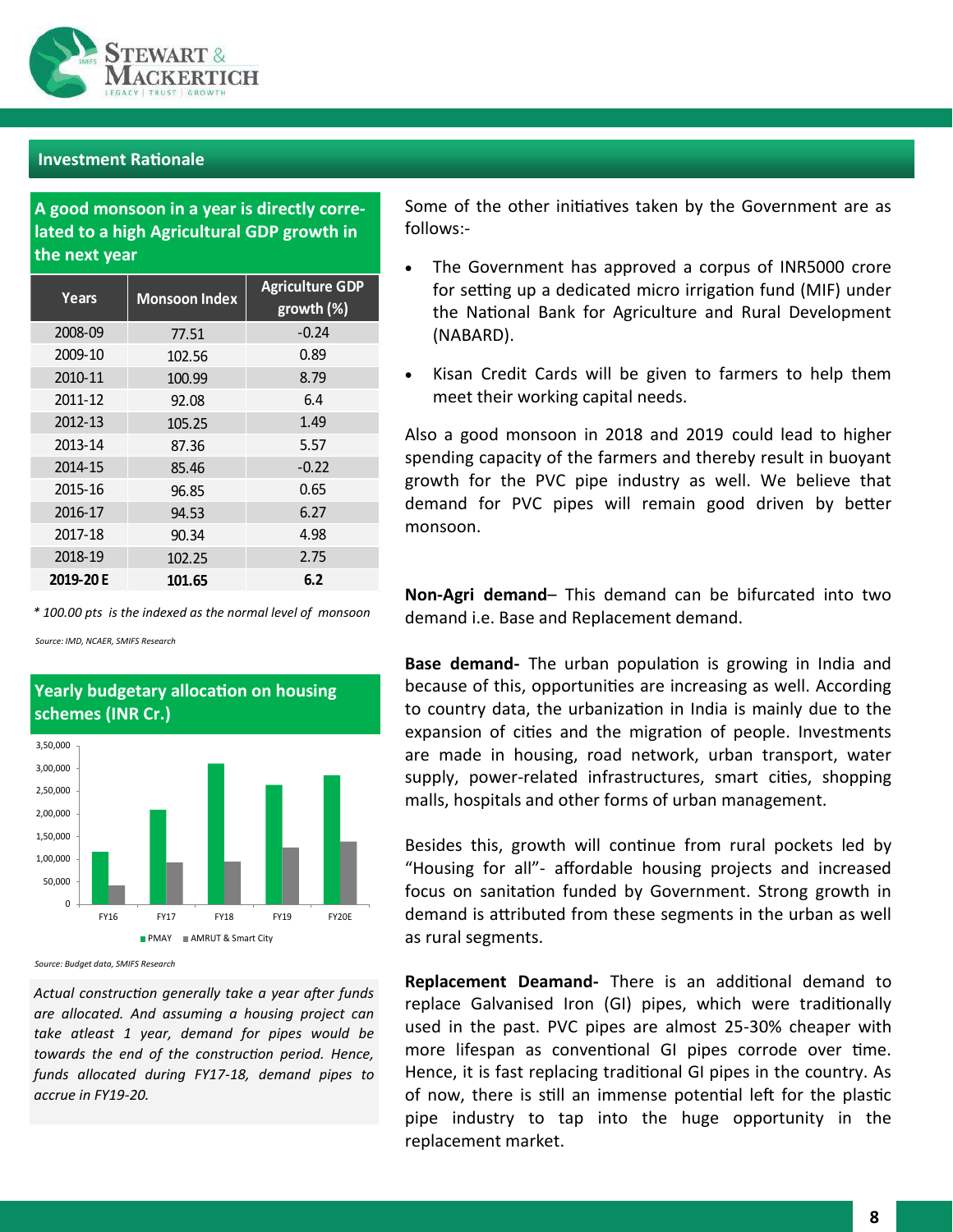

**Only one in every five or 21.4 per cent households in India has piped drinking water connections in India**

| Source      | <b>All India</b> | <b>Urban</b> | <b>Rural</b> |
|-------------|------------------|--------------|--------------|
| Tubewell    | 11%              | 10%          | 11%          |
| Handpump    | 31%              | 7%           | 43%          |
| Piped Water | 35%              | 58%          | 23%          |
| Well        | 6%               | 3%           | 5%           |
| Tanker      | 3%               | 1%           | 0.5%         |
| Public Tap  | 9%               | 7%           | 10%          |
| Others      | 6%               | 13%          | 8%           |

*Source: NSS Report, SMIFS Research*

Also in the Union Budget 2019-20- The Government has announced 'Nal se Jal' scheme, which intends to give piped water association to every household unit by 2024, will probably prompt a huge jump in the investment in water and sanitation sector. With the introduction of this scheme, water and sanitation sector is probably going to invest in this new scheme worth INR6.3 lakh crore (USD 87.57 billion) in the next five years. The government has constituted a new ministry 'Jal Shakti Ministry' that will overlook implementation of the 'Nal se Jal' scheme.

In our view there is strong demand scenario exist over the next 10 years for the plastic pipe industry. Finolex being key player in the industry would be highly benefitted from the growth drivers.

# **Anti-dumping duty on CPVC**

The Govt of India has recently on August 2019- imposed antidumping duty (ADD) of 10% on CPVC resin/compound originating from China and Korea. For this the Govt has fixed a base rate of USD2000 per MT. The ADD would make the Chinese and Korean imports (constituting 30% of India's overall imports of CPVC resin/compound) non-competitive v/s major US and Japan CPVC suppliers. This has likely to pave the way for Indian CPVC pipe players, sourcing resin/compound from US/ Japan, to not only take sizeable price hikes in near future, but also consolidate market share.

FIL sources its CPVC compounds from Lubrizol which manufactures CPVC compounds from resin in India. As a result FIL have benefitted from the imposition of this duty in terms of higher realisation and gaining market share from unorganised market. Further FIL was also a beneficiary when in the Union Budget for FY20, Basic Customs Duty (BCD) on CPVC resin/ compound originating from China and Korea was also hiked from 7.5% to 10% leading to a price hike of 3% on CPVC products take by all major CPVC pipes players in India.

| <b>Present duty structure</b> |            |            |  |  |
|-------------------------------|------------|------------|--|--|
| <b>Particulars</b>            | <b>BCD</b> | <b>ADD</b> |  |  |
| PVC resin/compund             | 10%        |            |  |  |
| CPVC resin/compund            | 10%        | 10%        |  |  |
| <b>EDC</b>                    |            |            |  |  |
| Ethelyne                      | 2.5%       |            |  |  |
| VCM                           | 2.5%       |            |  |  |

*Source: Industry, SMIFS Research*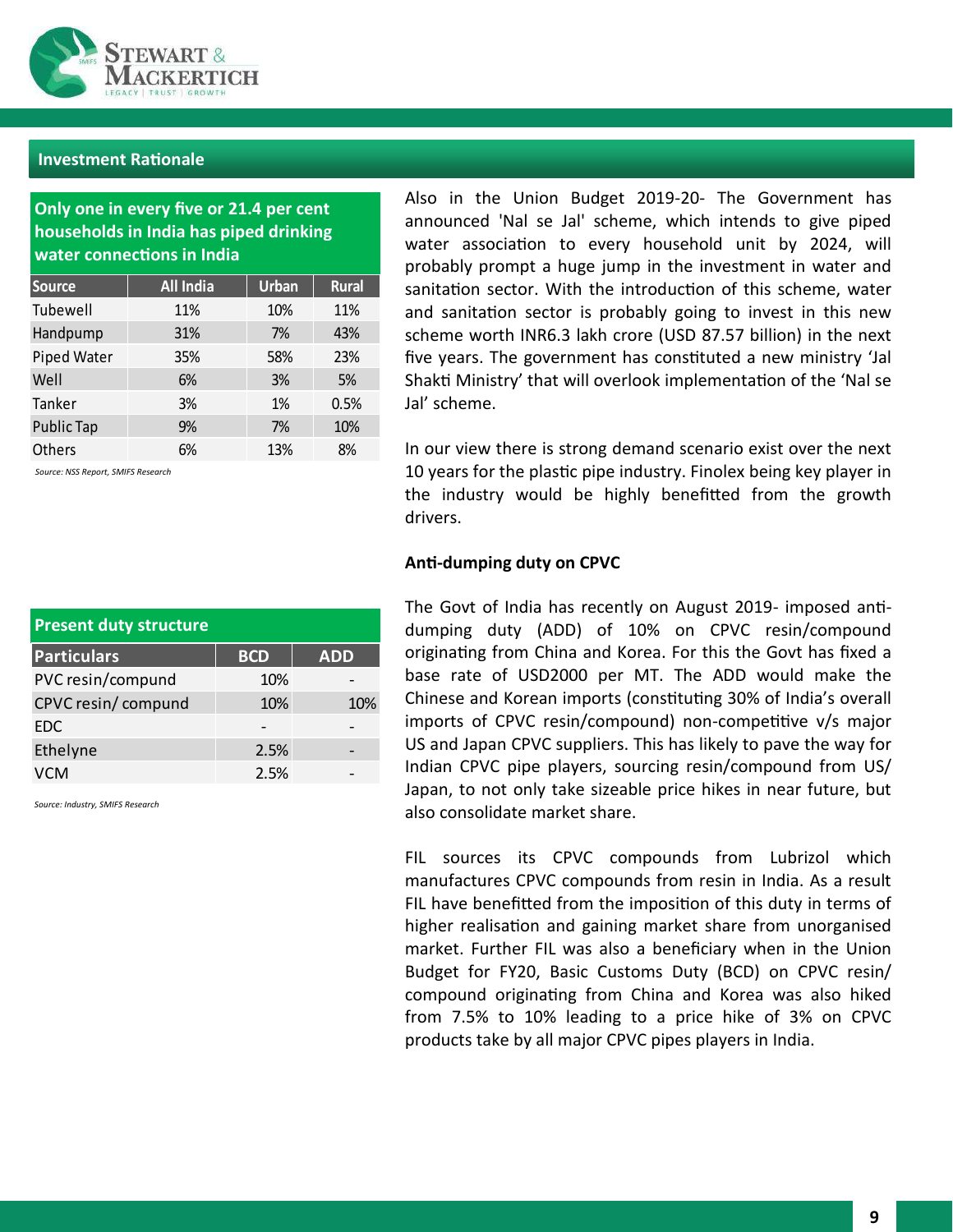

# **Key Raw material dynamics**



*Source: Industry, Company Data, SMIFS* 

#### **Raw Materials**

FIL generates around 70% of its earnings from the PVC resin business and is, therefore, highly levered to improving PVC prices and margins. Although volatile in the past PVC margins have been increasing steadily in the last three years, as the chart shows, mainly driven by PVC supply tightness.

Main metric of profitability for PVC resin segment is the spread between EDC (Ethylene Di-Chloride) and PVC resin prices. A healthy spread attributes to good margins.

To understand the linkages between the various moving parts in the PVC manufacturing process it is important to understand a) the demand and supply for PVC in India, b) the manufacturing process and key feed stock's & c) the demand supply dynamics of each feed stock and its impact on pricing.



*Source: FICCI Research, SMIFS Research*

**Usage of PVC in India**



*Source: FICCI Research, SMIFS Research*

**Demand in India-** India's PVC demand has grown at a CAGR of 10% for the last decade – the highest globally to clock 7% of Gloabal demand 10%. According to Industry experts it is expected to drive 18-20% of global demand in the next decade. In India, approx. 73% of the total resin is consumed by pipe manufacturers. It is also a preferred plastic material for application in flooring, films and sheets etc.

Upsurge in the demand for pipes in the irrigation sector and building & construction industry and medical hospitals are the major driving factors in India for the PVC pipes market. Moreover, increased focus of government on rural water management supports the demand for PVC pipes in India. With the increase in demand for pipes, the consumption of PVC resin is estimated to grow at a consistent rate.

The manufacturing capacity of domestic resin had been growing at a CAGR of 2.2% between CY 2010-2018 while the consumption requirement grew at a CAGR of 9.5% during the same period which makes the sector to heavily depend on the import of PVC. India is the largest importer of PVC resins in the world – sourcing more than 50% of its needs from import. Going forward we believe that its dependence on imports should only increase going forward.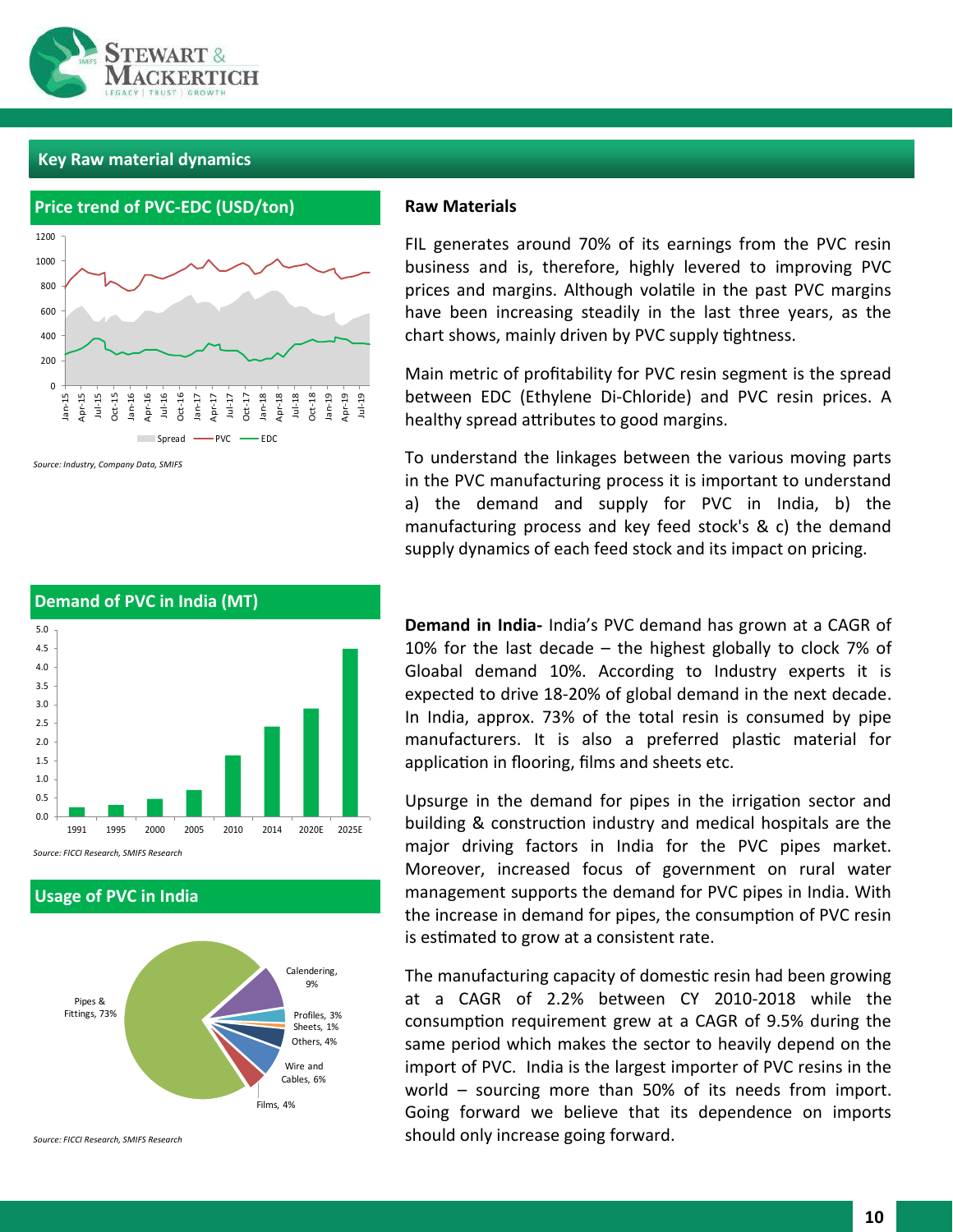

# **Key Raw material dynamics**



*Source: FICCI Research, SMIFS Research*



*Source: Industry, SMIFS Research*

China has long been responsible for the largest capacity overhang of the global PVC market with 45% of global supply, operating at mid-60% levels, a coal-based cost structure, and a propensity to export when prices become attractive. However, since Sept-2016 higher coal prices and pollution-related production curtailments in China have led to lower utilisation rates for China's PVC supply and a decline in China's net exports of PVC.

Now, with China's supply being cut back, that overhang has been lifted, driving PVC ethylene spreads in Asia to higher levels. We believe high coal prices and continued enforcement of anti-pollution norms will likely to continue. In the absence of China's PVC swing volumes, there is very limited additional global PVC capacity being built over the next 3-4 years, which should mean a very positive cycle for pricing and margins.

B) **Manufacturing Process:** Finolex manufactures PVC through two processes: 1) EDC (Ethylene Dichloride) -ethylene, and 2) directly from VCM (Vinyl Chloride Monomer). The mix depends on the prices of the Raw Materials. Currently, the EDC-ethylene route is the most profitable part of Finolex's business as the EDC prices are lower compared to the imported prices of VCM.FIL currently manufactures 60% PVC resin through EDC-Ethylene route and 40% from VCM route.

EDC is obtained from a crude derivative (Naptha) and Chlorine which is a byproduct from the production of caustic soda.

This is then converted to VCM through the process of polymerization. Further, one tonne of VCM is converted into one tonne of PVC, while 0.825 tonnes of EDC + 0.225 tonnes of ethylene are converted into one tonne of PVC.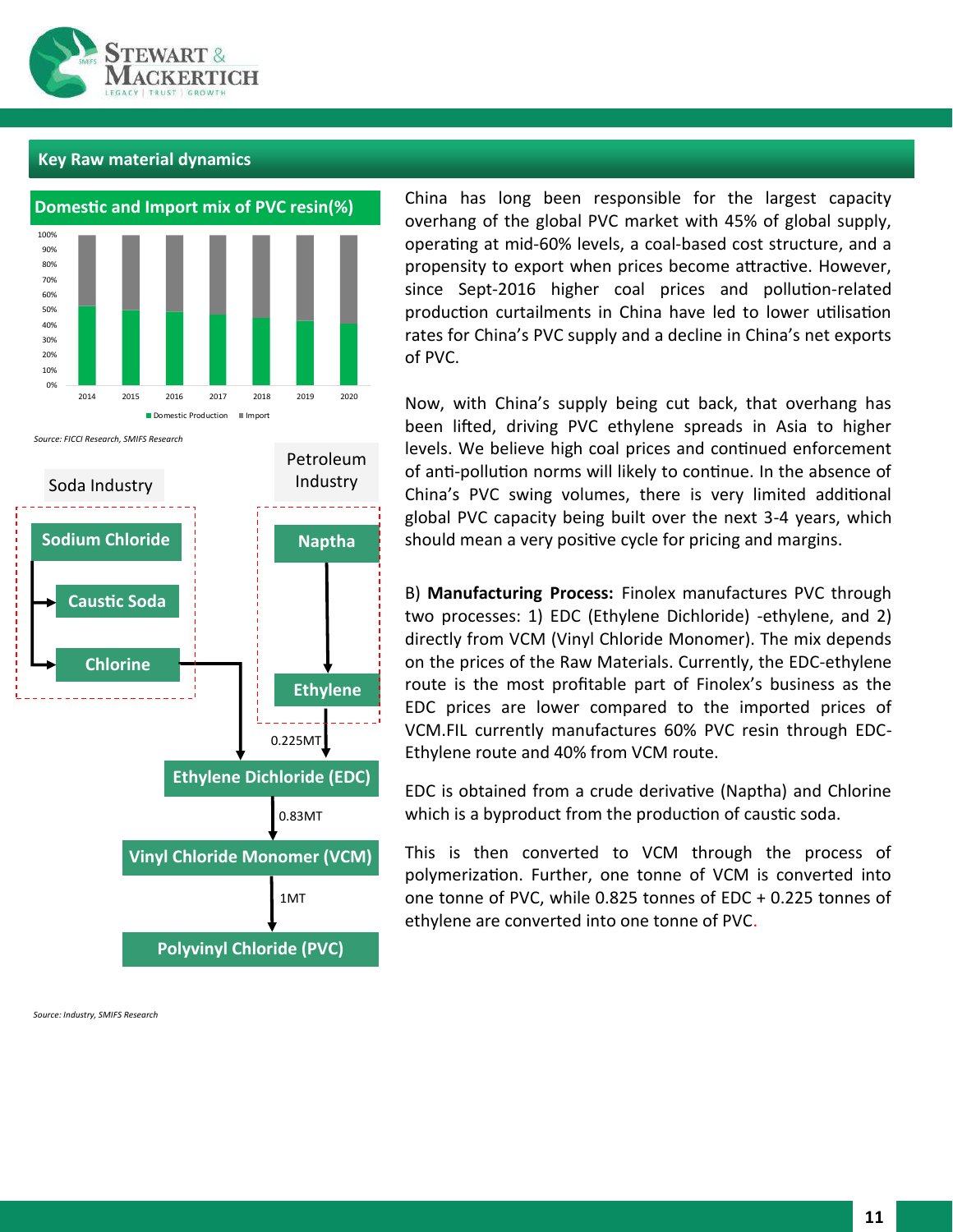

# **Key Raw material dynamics**





*Source: Industry, SMIFS Research*



*Source: Industry, SMIFS Research*

**C) Significance of spread**- Ethylene is the key input for EDC. Oversupply in the ethylene due to capacity expansions in Middle East as a result of higher shale gas production resulting into lower Ethylene prices.

While EDC is a derivative of crude, it generally follows its own demand-supply equation. Many of the EDC manufacturers are forward integrators from the caustic soda industry and produce EDC only because they cannot store Chlorine, a byproduct in the manufacturing of caustic soda. Hence, with the increase in caustic soda production and as a result high chlorine production, the manufactures are actually selling EDC at breakeven prices just to monetize its chlorine production.

VCM is the key precursor for the production of PVC through both the ethylene-EDC route as well as the acetylene route. Almost all the VCM produced globally is used for the production of PVC and, therefore, its prices have very closely tracked PVC historically. PVC-VCM has maintained a broadly constant spread and we don't expect this to change.

Hence, the volatility in the PVC/EDC spread needs key monitoring from the company, and could potentially affect profitability. (Charts of spreads). Also, any sharp upturn or down turn in crude prices may lead to an inventory gain and loss respectively for the company.

*In this we believe, since company's exposure to external sale of PVC resin is reduced with increasing sales from Pipes & Fittings where any increase in PVC prices are immediately passed on, the volatility of earnings due to the volatility of PVC/EDC spreads to gradually reduce going forward.*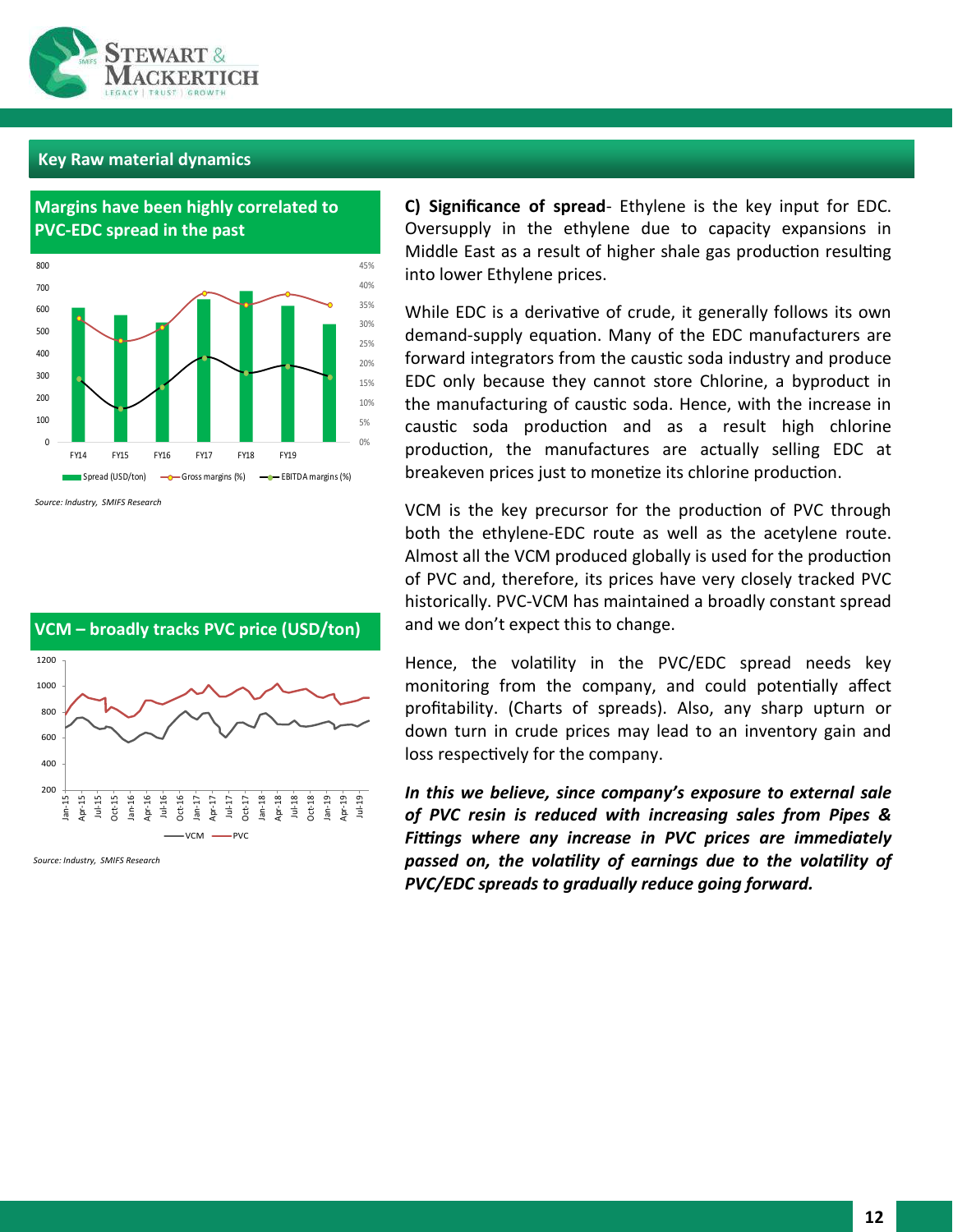

#### **Industry Overview**

# **Global PVC demand break up**



*Source: FICCI Research, SMIFS Research*

| <b>PVC Resin- Domestic Manufacturers</b> |                        |  |  |
|------------------------------------------|------------------------|--|--|
| <b>Particulars</b>                       | <b>Capacity (MTPA)</b> |  |  |
| Reliance                                 | 625000                 |  |  |
| <b>Finolex Industries</b>                | 272000                 |  |  |
| <b>DCW</b>                               | 90000                  |  |  |
| <b>DCM Shriram</b>                       | 70000                  |  |  |
| Chemplast                                | 270000                 |  |  |

*Source: Industry, SMIFS Research*



**PVC Pipes market split (MT)**



**PVC resin** is derived from the polymerization of vinyl chloride and is the third largest polymer in terms of production and consumption. It is custom-made for utilization as a common plastic material in the agriculture and construction sector and is used in pipes and fittings, window frames and shutters, wires and cables and coating etc. It is also a preferred plastic material for application in flooring, films and sheets etc. In India, approx. 73% of the total resin is consumed by pipe manufacturers. With the increase in demand for pipes, the consumption of PVC resin is estimated to grow at a consistent rate.

The total installed capacity of the domestic PVC industry is about 15.57 lakh tonnes. There are mainly 5 players in the industry, Reliance Industries Limited being the market leader with a market share of 20-30% More than 50% of the domestic PVC demand is met via imports due to limited capacity available in the domestic market. Major players have not planned any capacity addition in this space due to the capital intensive, long gestation nature of PVC resin projects.

Pipe and other users of PVC import PVC resins from Korea, Japan, Singapore etc. Raw materials like EDC / VCM are generally imported from the Gulf. PVC resin prices in the domestic market are kept in parity with the import market after taking the impact of currency.

#### **Pipes and Fittings**

India's plastic pipe industry has grown at a CAGR of 9% from FY 2013 to FY 2019 and is estimated to reach a value of approx INR318 billion in FY 2019-20. The demand for PVC pipes and fittings is currently at 20 lac MT and is likely to expand at a CAGR of 14.7% during FY 2018 to FY 2026.

The primary growth drivers of this market in India are well supported by the government investments in irrigation, and housing & sanitation, through scheme such as Housing for All, Atal Mission for Rejuvenation and Urban Transformation (AMRUT) and Pradhan Mantri Krishi Sinchayee Yojana (Prime Minister Agriculture Irrigation Scheme). India has very low per capita plastic consumption of approximately 11 kg compared with the global average of 30kg. Traditional materials dominate The total interaction in floating the agriculture area of plastic. The plactic material in the area of plastic. It is total plactic. It is total plactic. It is to application in floating films (limit on the increase in dem

*Source: Industry, SMIFS Research*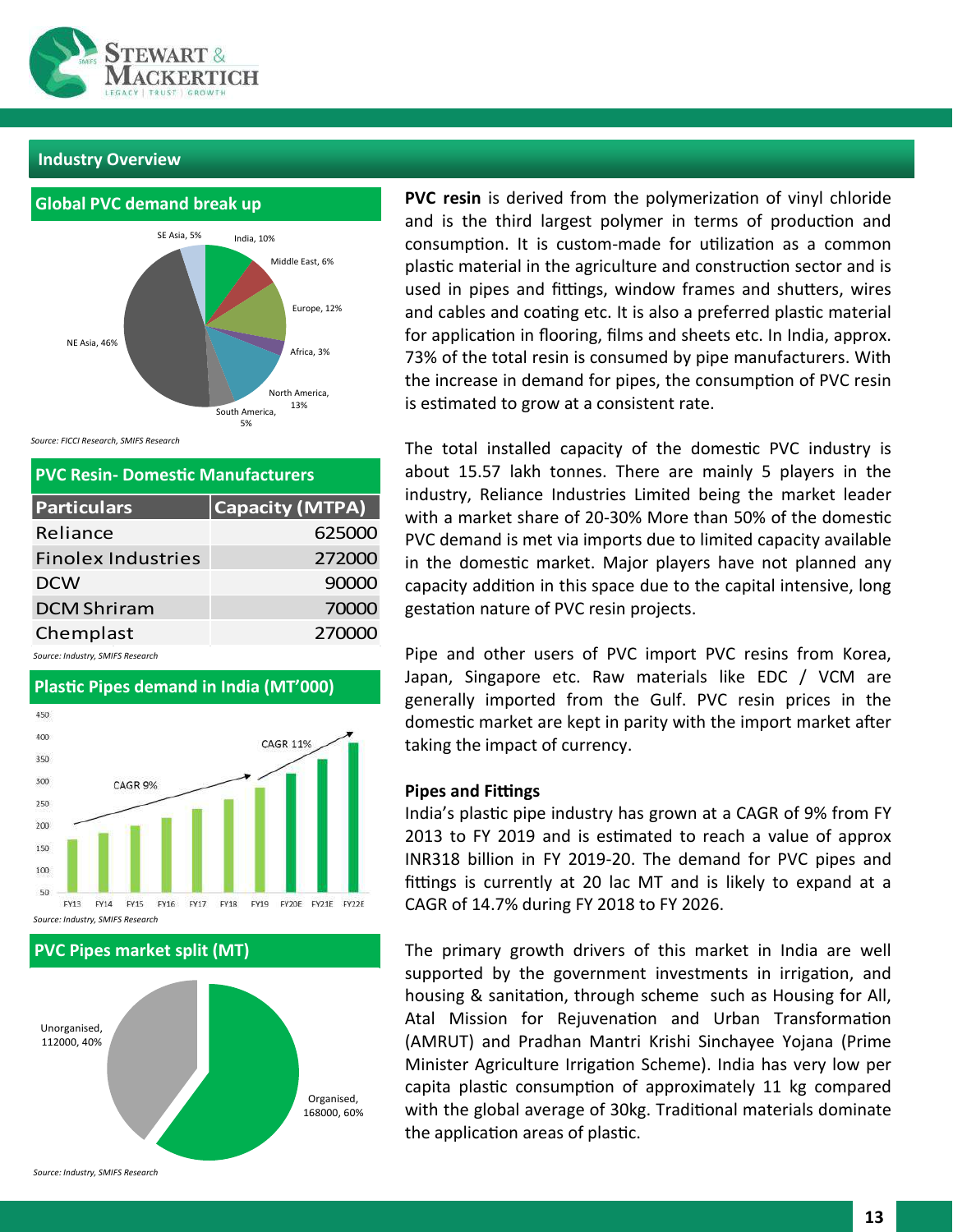

# **Industry Overview**



The CVPC pipe in India had been growing at a faster rate than the existing plastic pipe system. The Indian CPVC market stood at INR30-35bn (10-13% of overall piping market) and has been growing faster pace than the overall plastic piping industry. We expect the CPVC market to continue to grow at more than 20% over the next 4-5 years.

*Source: Industry SMIFS Research*

| <b>PVC Pipes &amp; Fittings market presence</b> |                                                      |                 |  |  |
|-------------------------------------------------|------------------------------------------------------|-----------------|--|--|
| <b>Players</b>                                  | <b>Presense</b>                                      | Capacity (MTPA) |  |  |
| <b>Finolex Industries</b>                       | Mostly Agriculture, recently added Non-Agri and CPVC | 272000          |  |  |
| Supreme Industries                              | Plumbing, Industrial, Agriculture,                   | 418000          |  |  |
| <b>Astral Poly</b>                              | Mostly Plumbing, recently added Agriculture          | 221000          |  |  |
| Ashirwad                                        | Mostly Plumbing and Industrial                       | 108000          |  |  |

*Source: Industry SMIFS Research*

|                          | <b>Types of Pipes and applications</b> |                              |                              |                                |
|--------------------------|----------------------------------------|------------------------------|------------------------------|--------------------------------|
| <b>Partuculars</b>       | <b>Ductile Iron Pipes</b>              | <b>Galvanised Iron Pipes</b> | <b>Plastic Pipes</b>         | <b>Cement Pipes</b>            |
| <b>Application Size</b>  | Large                                  | <b>Medium</b>                | Small                        | Large                          |
| <b>Application Areas</b> | Potable water transmission             | Internal water transportaion | Internal water transportaion | Sewage                         |
|                          | Sewer lines                            | Plumbing                     | Plumbing                     | Sanitation                     |
|                          | Water supply for Industrial            | Irrigation                   | Hot water supply             | Drainage water                 |
|                          |                                        |                              | Waste discharge              |                                |
|                          |                                        |                              | Irrigation                   |                                |
|                          |                                        |                              |                              |                                |
| Advantage                | Duarable                               | Duarable                     | Cheaper                      | Cheaper                        |
|                          | waithstand high pressure               | waithstand high pressure     | Corrosive free               | suitable for all water         |
|                          | Easily welded                          |                              | Light weight                 | withstand to high presssure    |
|                          |                                        |                              |                              |                                |
| <b>Disadvantage</b>      | Expensive                              | Expensive                    | Low withstand to heat        | Heavy                          |
|                          | Not Corrosive free                     | Not Corrosive free           | Reactive to acidic water     | Difficult to maintain & repair |
|                          | Heavy                                  | Heavy                        |                              | High transportation cost       |
|                          | High transportation cost               |                              |                              |                                |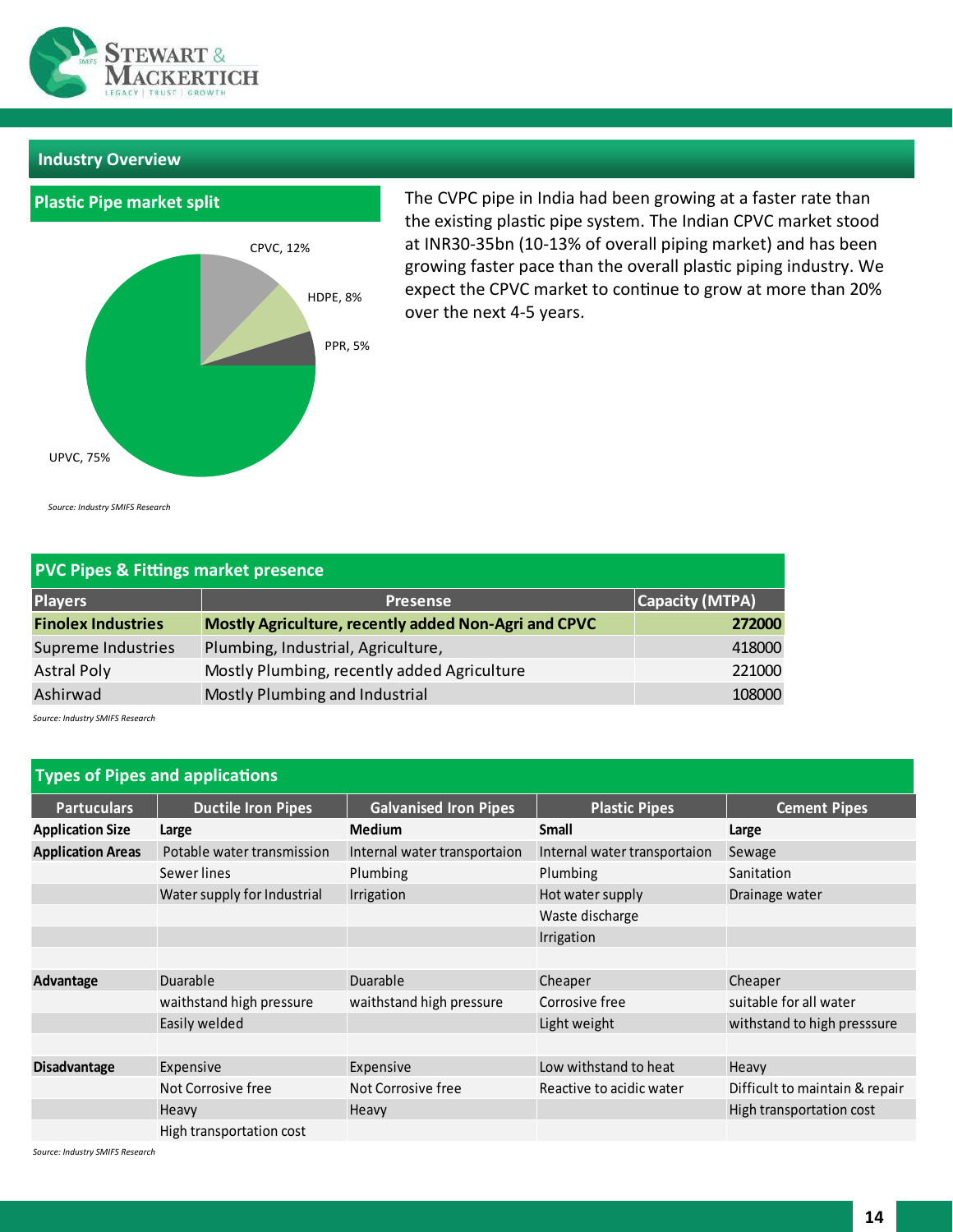

#### **Company Overview**

**Capacity mix (MT)**

**2nd largest Pipes & Fittings capacity**



Finolex Industries Ltd (FIL) was incorporated in 1981 and is a part of Finolex group. The Finolex group comprises of two listed companies, Finolex Industries which is managed by Mr. Prakash Chhabria (Executive Chairman) and Finolex Cables which is managed by Mr. D.K Chhabria (Executive Chairman). There is a cross holding between the group companies. **Finolex Cables holds 32.4% of FIL and FIL holds 14.5% of Finolex Cables.** 

FIL has two business units- 1) PVC resin; 2) Pipes and Fittings

**PVC Resin**- Finolex is the second largest player in PVC resins after Reliance Industries. PVC finds applications in manufacturing of pipes, insulation of cables, window profiles, flooring, blister packaging, etc.

The company has its resin manufacturing plant in Ratnagiri spreading across an area of over 650 acres. The plant has been set up in technical collaboration with Uhde GmbH, Germany with Hoechst technology. This plant manufactures both suspension and emulsion PVC and has an annual output of 272,000 m.t.p.a.

#### **Grades of PVC resin**:

- Suspension PVC Rigid and Semi Rigid applications eg. pipes, conduits, hoses and tubes, wire and cable coating, calendered films/sheets, extruded profiles cable/footwear compounds etc. This form dominates FIL's production.
- Emulsion PVC Flexibile applications eg. leather cloth, foam leather, undercoating of expensive cars (to conceal noise), crown caps, conveyor belting and tarpaulin coating etc.



*\* includes revenue of captive consumption of PVC resin*

*Source: Company Data, SMIFS Research*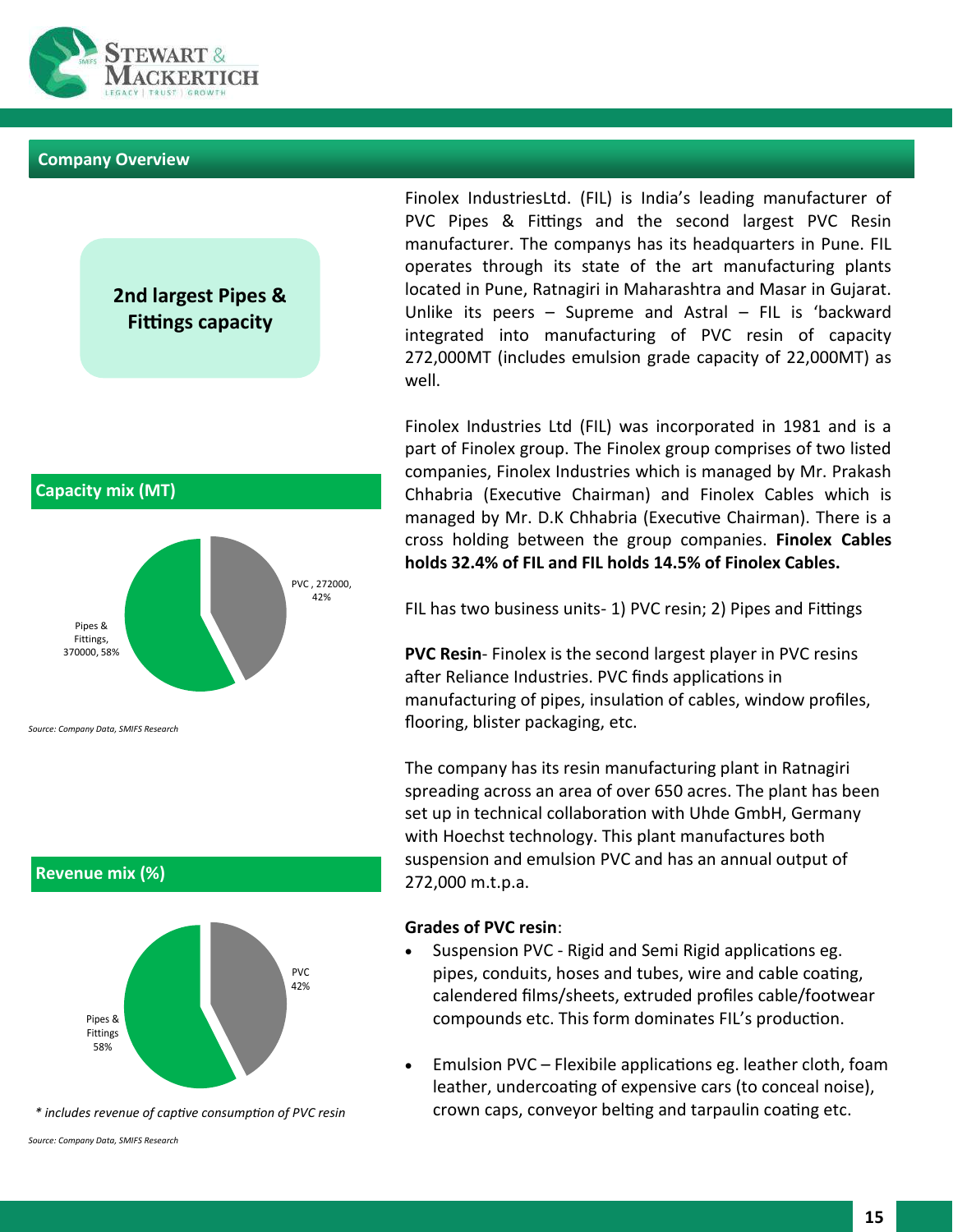

#### **Company Overview**





| <b>Segment dynamics</b>                       |                                       |                                  |  |  |
|-----------------------------------------------|---------------------------------------|----------------------------------|--|--|
| <b>Particulars</b>                            | <b>Agri Pipes</b>                     | <b>Non-Agri Pipes</b>            |  |  |
| Diameter                                      | 4-8 inches                            | $1/2 - 3$ inches                 |  |  |
| <b>Key Products</b>                           | Rigid PVC and<br><b>Coulumn Pipes</b> | UPVC, CPVC,<br>SWR, ASTM         |  |  |
| Fittings required (as<br>a % of total volume) | 5%                                    | 15%                              |  |  |
| Price                                         | <b>Relatively Cheaper</b>             | 20-25% higher<br>than Agri Pipes |  |  |
| Margin                                        | $6 - 8%$                              | 10-12%                           |  |  |
| <b>Usage</b>                                  | linking canals to<br>farmlands        | plumbing, water<br>discharge     |  |  |

*Source: Industry SMIFS Research*



*Source: Company Data, SMIFS Research*

The Company's association with Lubrizol, USA from 2017, provides the Company with the technological setup to manufacture and market FlowGuard Plus CPVC pipes and fittings in India. FlowGuard technology enabled pipes are ideal for the continuous flow of hot and cold potable water. These pipes are used in the following areas: manufacturing plants, hospitals, educational institutions, swimming pools, hotels and resorts, corporate houses, etc.

#### 2) **Pipes & Fittings**

FIL is the largest PVC pipe manufacturer in India. FIL offers a wide range of PVC pipes and fittings for diverse applications in agriculture and housing. The pipes range between 20 mm to 400 mm diameter (max length of 6 m).

The current capacity of Pipes and Fittings stands at 370000MT which include CPVC capacity of 10000MT. The Pipes & Fittings segment is currently contributing 83% of Total Revenue and 35% share in EBIT. Around 75% of PVC resin production is captive consumed by the Pipes segment and since transfer price is fixed at market price, the incremental margins from the captive consumption are reflected in the PVC resin segment.

The management furthers aims to increase the capacity by 30000MT each year with a capex of INR100 cr p.a.

As a part of its PVC Complex, FIL has also set up an open sea cryogenic jetty, the first of its kind in the Indian private sector, through which the feedstock is transported to the plant from the importing ships. The jetty closes for four months in a year during the monsoon – from mid-May to mid- September – and, therefore, the feedstock for these months is stored in tanks next to the jetty.

**Land bank:** Finolex owns 70 acres of land in Pune of which 15 acres are used for offices and warehousing. The market price of land in the area is approximately INR10cr per acre, as per channel check. The management currently intends to monetize this asset.

Besides this, *FIL owns 46% stake in Finolex Plasson Ltd which is in the operation of Micro Irrigation business.* It provides solution in Drip and Sprinkler Irrigation Systems and Turn- Key projects for all Agriculture sectors such as Row Crops, Horticulture, Green Houses, Plantations, Nurseries. In FY19 the company earned a revenue of INR412cr and a PAT of INR19cr.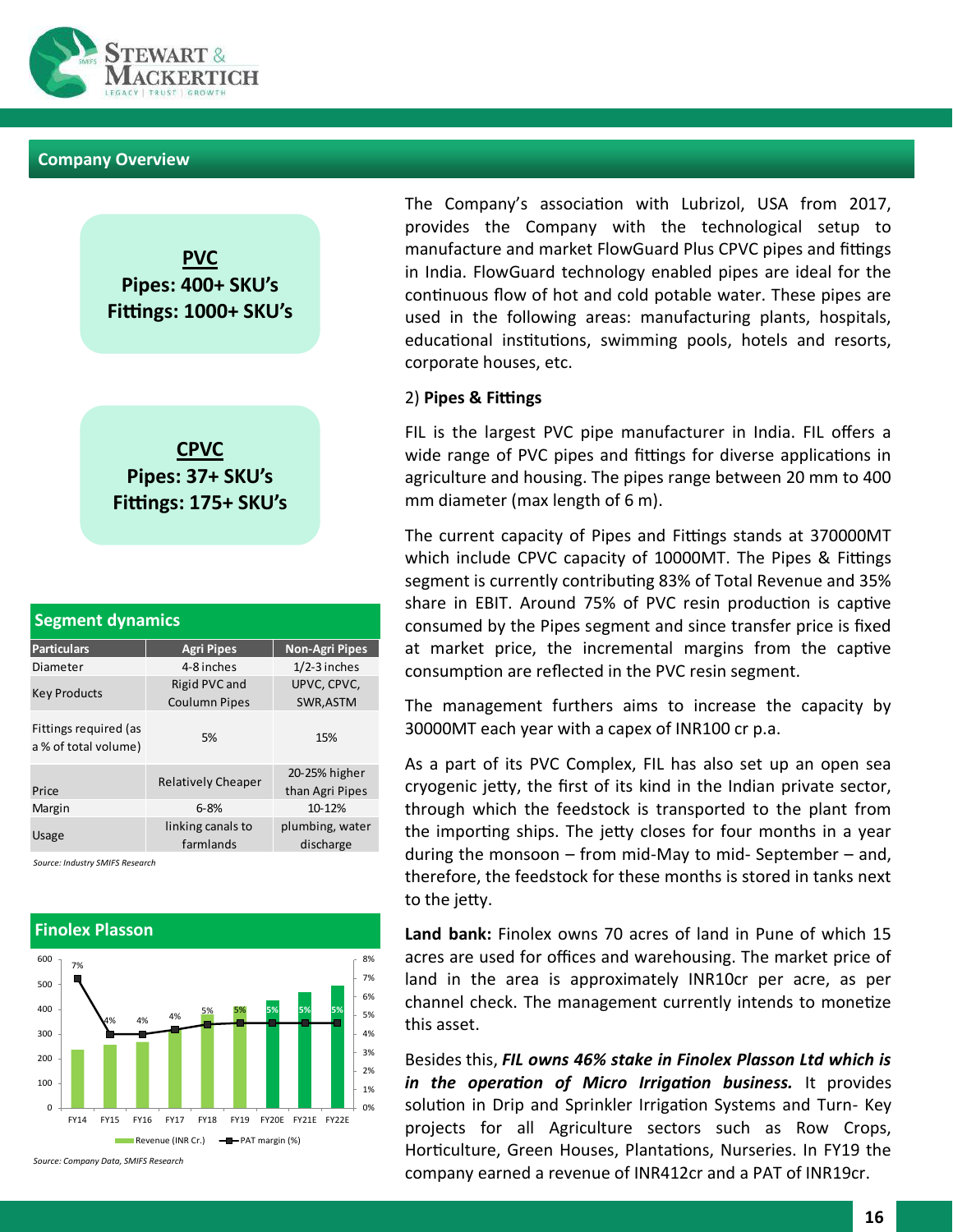

#### **Company Overview**



# **Product Portfolio**

#### **Agri Segment (70%)**



Agriculture Pipes & Fittings



Casing Pipes



Column Pipes



Solvent Cement & Lubricant



PVC Resin

# **Non-Agri Segment (30%)**



**FlowGuard Plus** CPVC Pipes & Fittings



Plumbing Pipes & Fittings



Sewerage Pipes



SWR Pipes & Fittings



Solvent Cement & Lubricant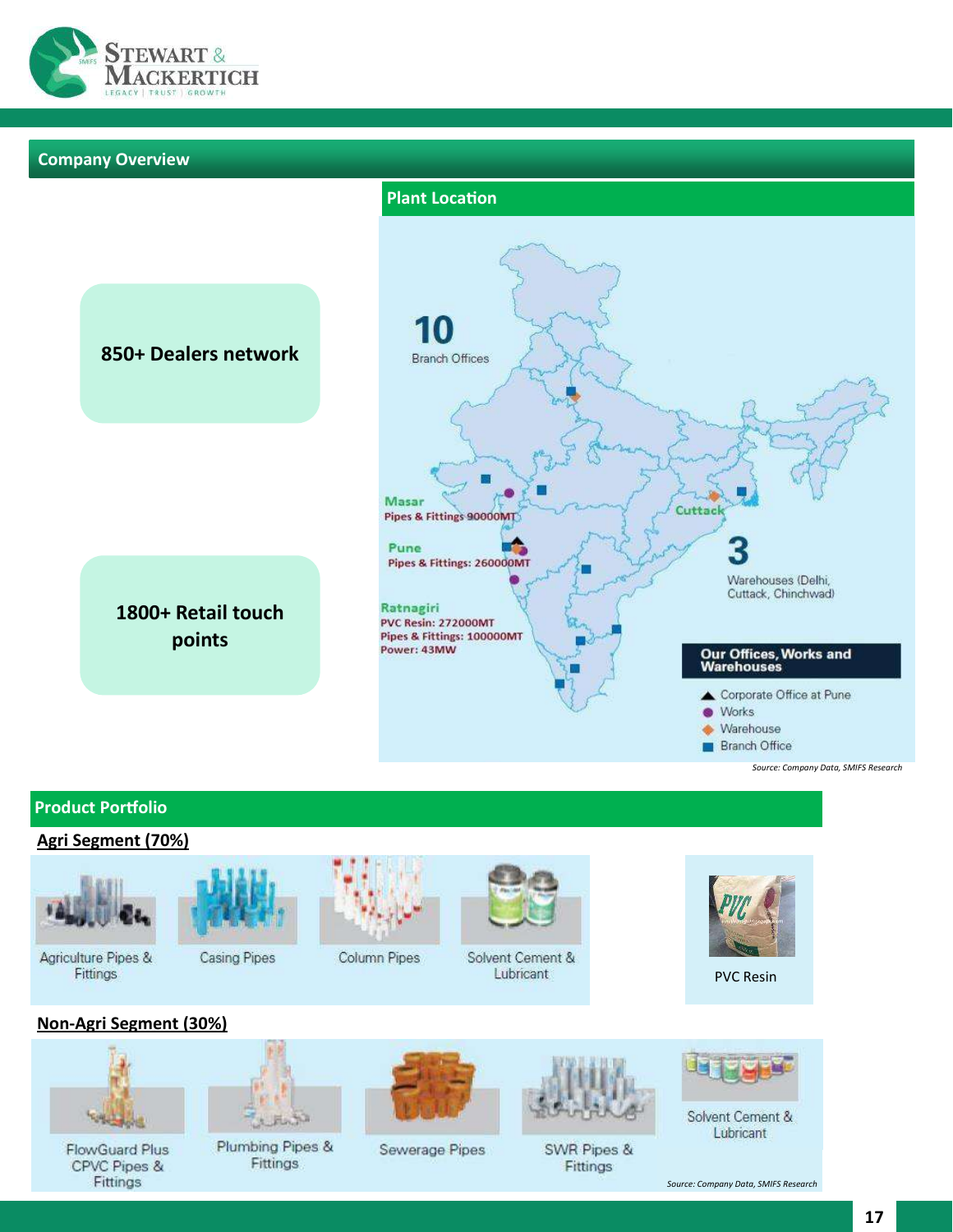

#### **Competitive Analysis**

# **Types of Pipes and major players**

| <b>Types of Pipes</b> | <b>Major Players</b>               |
|-----------------------|------------------------------------|
| PVC-Non Agri          | Supreme, Astral, Ashirwad, Finolex |
| PVC-Agri              | Finolex, Jain Irrigation, Supreme  |
| CPVC                  | Supreme, Astral, Ashirwad          |

*Source: Company Data, Industry, SMIFS* 

# Finolex Industries, 8% Supreme Industries, 12% Astral Poly, 9% Ashirwad, 6% Prince, 6% Jain Irrigation, 5% Others, 54% **PVC Pipes market share by top players**

*Source: Company Data, Industry, SMIFS* 

| <b>Revenue mix (%)</b> |                  |              |
|------------------------|------------------|--------------|
| <b>Company</b>         | Non-Agricultural | Agricultural |
| Finolex                | <b>30%</b>       | 70%          |
| Supreme                | 35%              | 65%          |
| Astral                 | 15%              | 85%          |

*Source: Company Data, Industry, SMIFS* 

# **PVC Pipes market share by top players**

| <b>Players</b>            | <b>Capacity (MTPA)</b>                   |  |  |  |
|---------------------------|------------------------------------------|--|--|--|
| <b>Finolex Industries</b> | 272000                                   |  |  |  |
| Supreme Industries        | 418000                                   |  |  |  |
| <b>Astral Poly</b>        | 221000                                   |  |  |  |
| Ashirwad                  | 108000                                   |  |  |  |
|                           | Courses Conserves Detailleduction Chairs |  |  |  |

*Source: Company Data, Industry, SMIFS* 

| <b>Region mix (%)</b> |                                       | <b>Advertisement Expense as % to Revenue</b> |                |             |                                       |
|-----------------------|---------------------------------------|----------------------------------------------|----------------|-------------|---------------------------------------|
| <b>Regions</b>        | Demand split                          | <b>Major Players</b>                         | <b>Company</b> | <b>FY19</b> | <b>FY18</b>                           |
| West                  | 30%                                   | Finolex, Astral, Supreme, Jain Irrigation    | Finolex        | 2.2%        | 1.4%                                  |
| South                 | 35%                                   | Astral, Finolex, Supreme, Prince, Ashirwad   |                |             |                                       |
| North                 | 20%                                   | Astral, Supreme, Finolex, Prince             | Supreme        | 1.4%        | 1.2%                                  |
| East                  | 15%                                   | Supreme, Astral, Ashirwad, Finolex           | Astral         | 3.3%        | 3.6%                                  |
|                       | Source: Company Data, Industry, SMIFS |                                              |                |             | Source: Company Data, Industry, SMIFS |

# **Advertisement Expense as % to Revenue**

| <b>FY19</b> | <b>FY18</b> |
|-------------|-------------|
| 2.2%        | 1.4%        |
| 1.4%        | 1.2%        |
| 3.3%        | 3.6%        |
|             |             |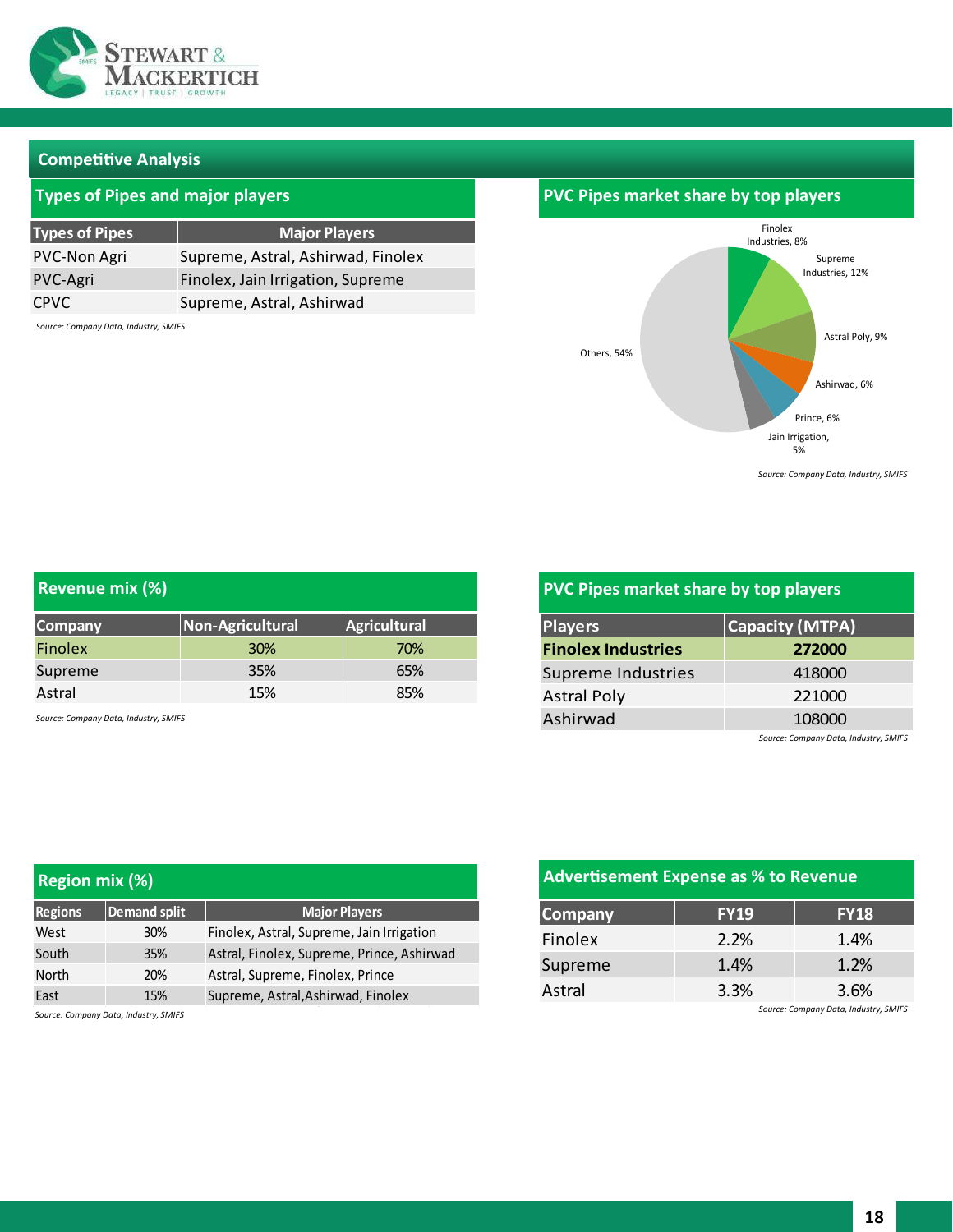

#### **Competitive Analysis**



*Source: Company Data, SMIFS Research*

**ROE at company level (%)** 0% 5% 10% 15% 20% 25% 30% 35% FY14 FY15 FY16 FY17 FY18 FY19 Supreme **Astral Pipes Finolex** 

*Source: Company Data, SMIFS Research*

*Finolex Industries follows "Cash-and –Carry" model for its sale in Agri segment. This has let the company to enjoy a very low receivable days in the past.*



*Source: Company Data, SMIFS Research*

*Source: Company Data, SMIFS Research*



*Source: Company Data, SMIFS Research*



*Source: Company Data, SMIFS Research*



# **Receivable days lowest for Finolex Industries**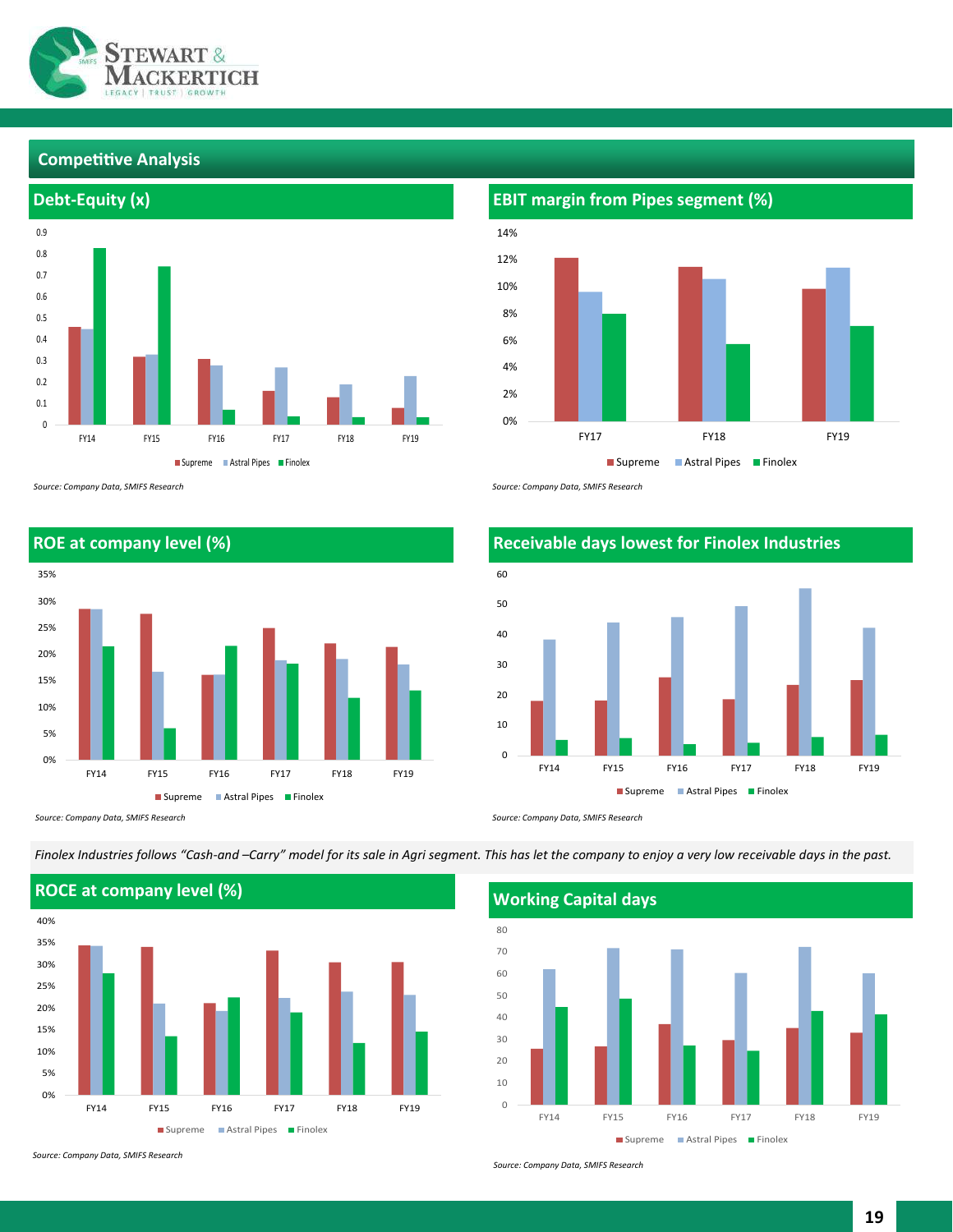

# **Key Performance Indicators**



#### **Volume growth (MT)**

Capacity expansion in the Pipes & Fittings segment to augur growth in Total Volume sold. We expect the total volumes to grow at a CAGR of 8% going forward.



# **Margins (%)**

With share of revenue from Non-Agri Pipes & Fittings increasing and within that share of CPVC segment growing, we expect the margins to improve and remain stable going forward.



# **Profitability Ratios (%)**

With improved margins coming from increased volumes sold in the PVC pipes as well as CPVC pipes segment, ROE (%) and ROCE (%) are likely to improve going forward.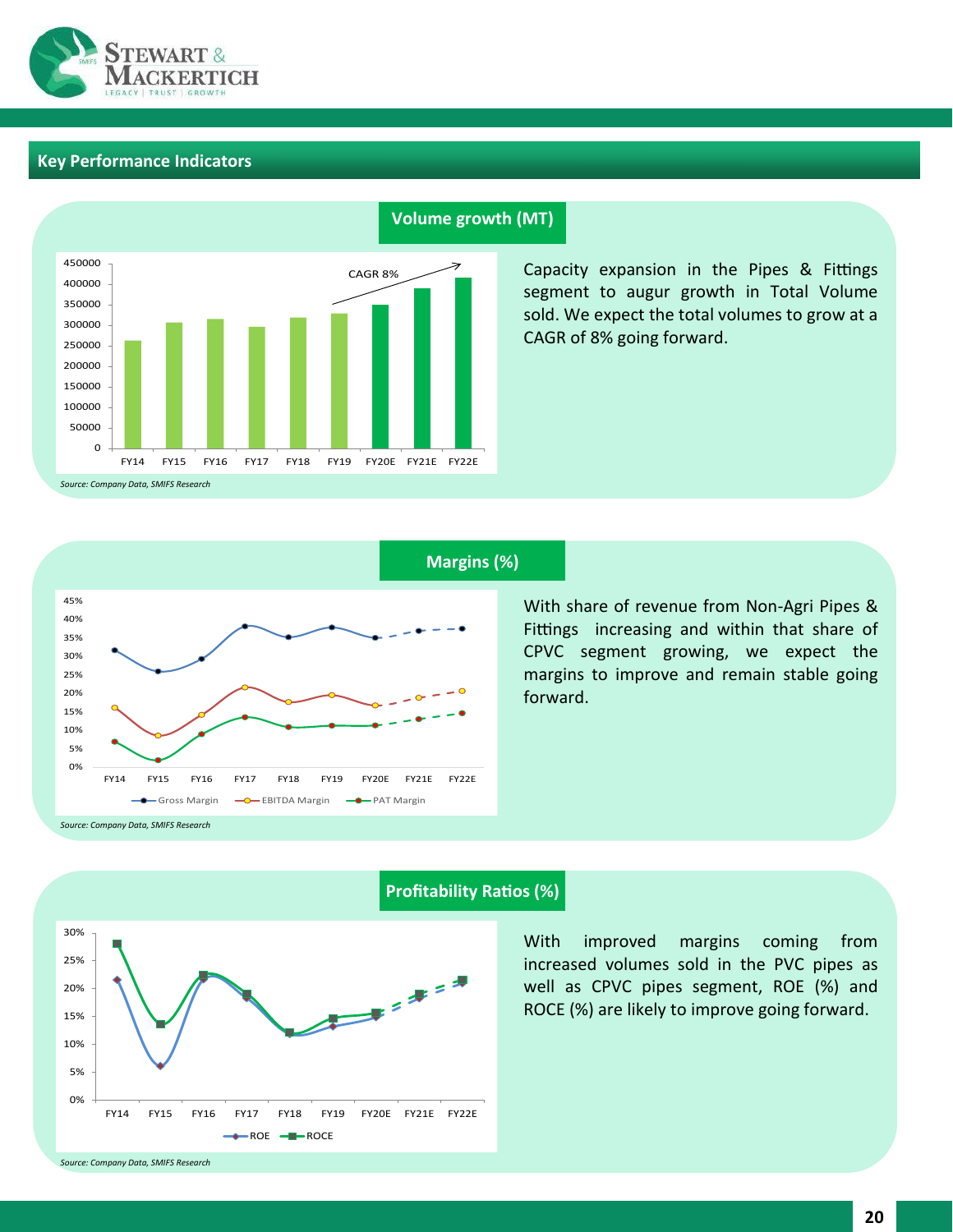

# **Key Performance Indicators**



#### *Source: Company Data, SMIFS Research*



*Source: Company Data, SMIFS Research*

#### **Strong Balance Sheet**

The company has become a Zero Debt company after it discharged its long term debt in FY16.

Also strong cash flow generated from operations every year due to low working capital cycle remained sufficient to fund any capacity expansion in Pipe segment.

We expect the dividend payout ratio to increase going forward on the back of high cash flow from operations and low capex.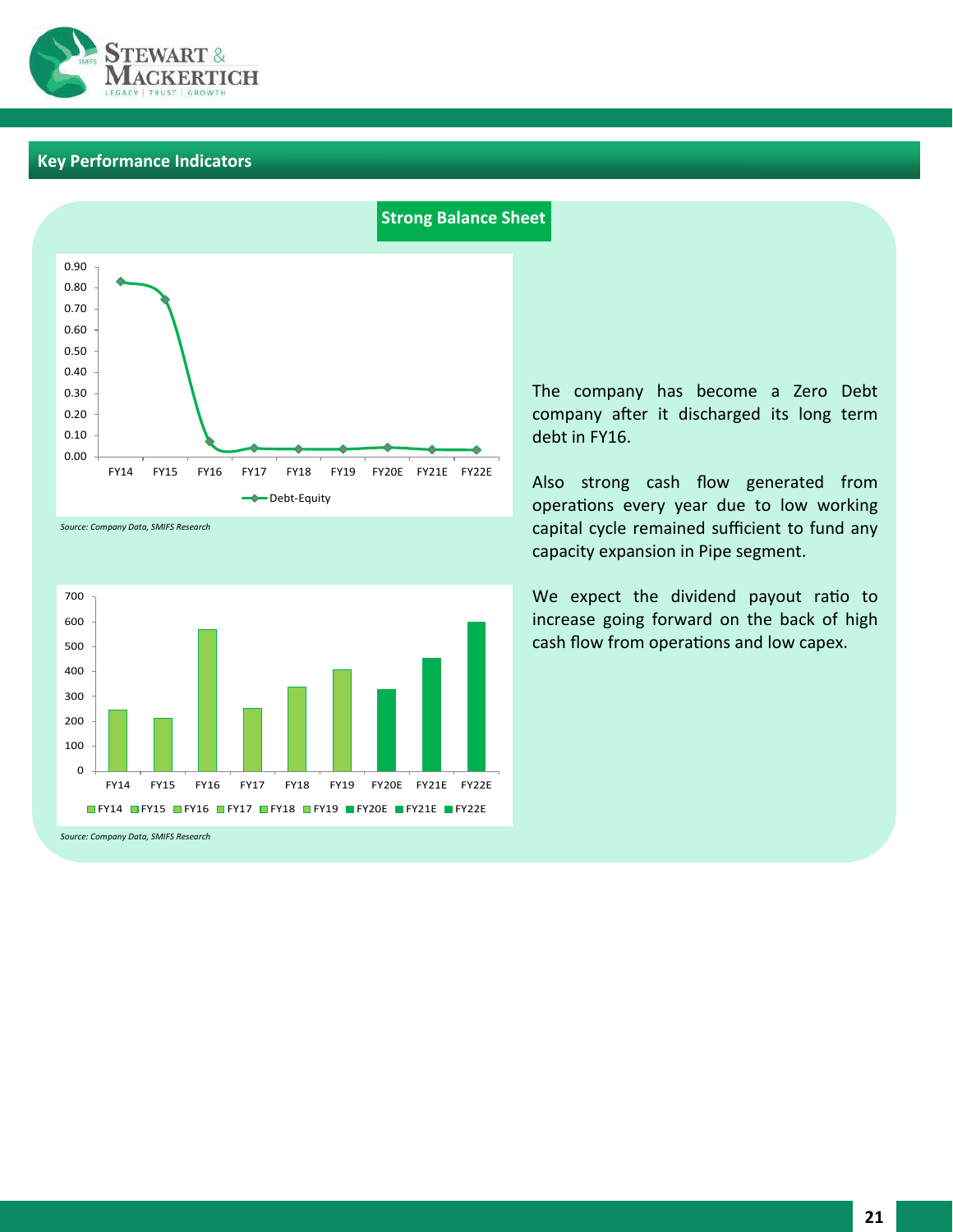

#### **Outlook & Valuation**

**Transformation form B2B to B2C could gradually reduce the earnings volatility going forward and builds a case for a re-rating in the stock price valuations.** 

FIL is a market leader in the Agri pipes segment. Given the Government's strong focus on agriculture and the increasing disposable incomes of farmers, the demand from irrigation is expected to remain robust.

The company has been late entrant to the Non-Agri segment where its peers have enjoying high margins. However, over the last few years FIL has been fast ramping up its Non-Agri business. From FY18, the company has tied up with "Lubrizol" and introduced CPVC pipes & fittings under the brand "Flowguard" which typically trades at a premium over normal PVC pipes and used for hot water flow in household plumbing.

Earlier with higher exposure coming from external sale of PVC resins, the profitability has remained highly volatile due to high volatility in PVC-EDC spread. However, with the company expanding capacities of PVC pipes and increasing the captive consumption of PVC Resins, the exposure towards volatility of PVC-EDC spread or PVC prices gets reduced as any price increase in raw materials are immediately passed on. Hence, the transformation form B2B to B2C could gradually reduce the earnings volatility going forward and builds a case for a re-rating in the stock price valuations.

FIL is known for its strong brand "Finolex" leveraged from a very large distribution network built over the years. Currently the company has 805+ dealer network and 1800+ retail touch points across India.



#### **1 year forward Price Band**

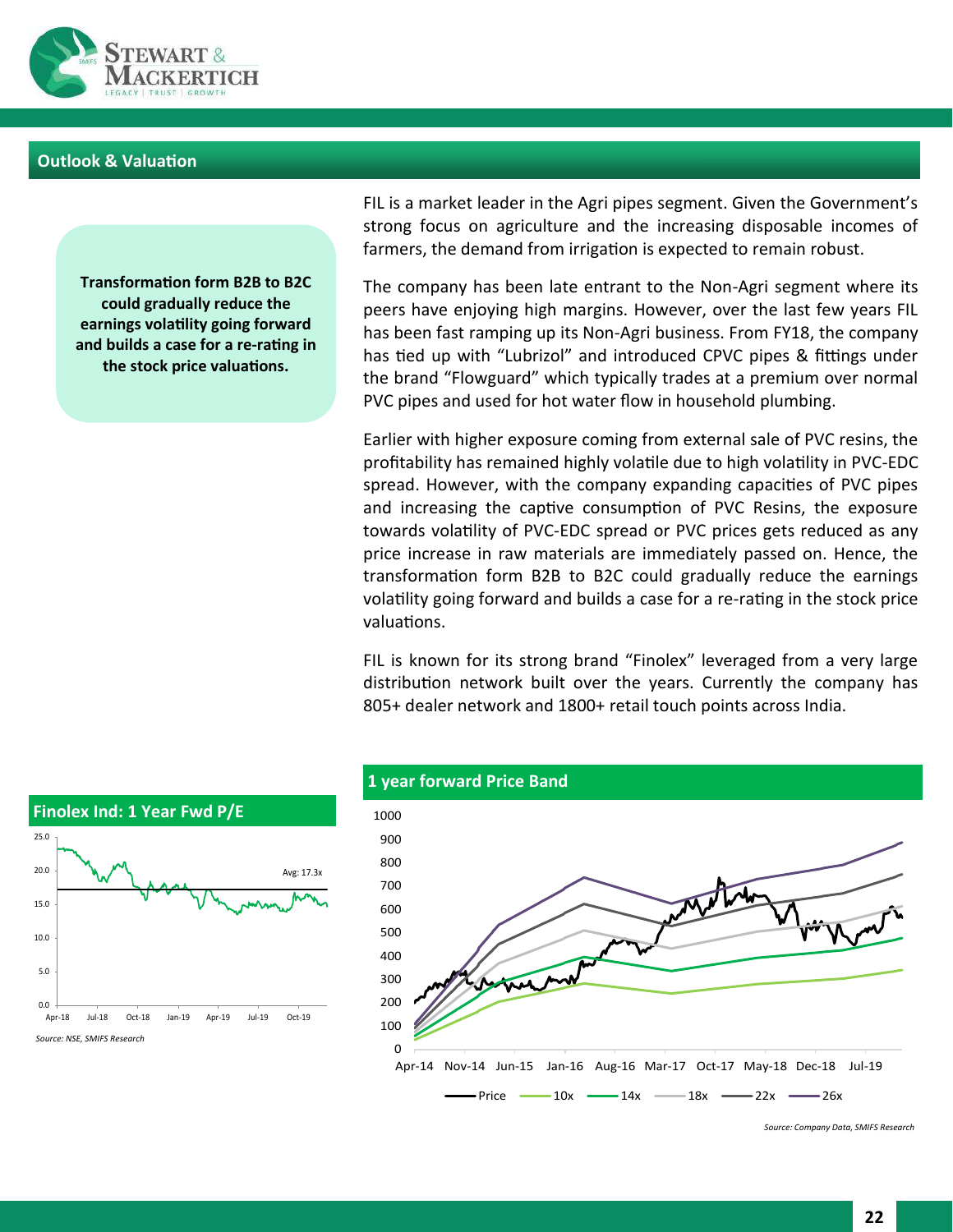

#### **Peer Analysis**





*Source: NSE, SMIFS Research*



*Source: NSE, SMIFS Research*

At the CMP we believe that the market is not factoring the benefits of the transformation from B2B to B2C business model and that there is scope for a re-rating. We believe FIL has traded at a discount over its peers because of earnings volatility in the past. Supreme and Astral are not integrated to the feedstock PVC resin and, therefore, have much more stable margins.

Currently the stocks trades at 10.5x times FY22E EPS which is at a 50% discount to Supreme and 70% to Astral. Going forward we believe the discount gap to narrow and emulate valuation as its peers based on the 1) high volume growth aided by capacity expansion of Pipes & Fittings segment; 2) higher margins from ramping up CPVC segment; and 3) reduced volatility in earnings due to transformation from B2B to B2C business model.

We value the company on a SOTP basis by assigning a multiple of 15x to its FY22E standalone EPS of INR52.27 and taking a value of INR44.7 per share for its investments in Finolex Cables, Finolex Plasson and a land in Pune to arrive at **Target price of INR829.**

| <b>Particulars</b>        | <b>Method</b> | <b>Multiple</b>                   | <b>FY22E EPS</b> | <b>Value</b>                 | <b>Discount</b> | <b>Net Value</b> |
|---------------------------|---------------|-----------------------------------|------------------|------------------------------|-----------------|------------------|
| <b>Finolex Industries</b> | P/E           | 15                                | 52.27            | 784                          |                 | 784              |
|                           |               |                                   |                  |                              |                 |                  |
| <b>Particulars</b>        | <b>Stake</b>  | <b>Method</b>                     | <b>Multiple</b>  | Adj Value                    | <b>Discount</b> | <b>Net Value</b> |
| <b>Finolex Cables Ltd</b> | 14%           | Market Value                      |                  | 3175*                        | 50%             | 222              |
| <b>Finolex Plasson</b>    | 46%           | P/E                               | 5                | 22.8                         | 50%             | 57               |
| Land                      |               | Market Value                      |                  | 550                          | 50%             | 275              |
|                           |               | <b>Value of Other Investments</b> |                  |                              | 554.2           |                  |
| No. of shares             |               |                                   |                  |                              |                 | 12.41            |
|                           |               |                                   |                  | <b>Total Value per share</b> |                 | 829              |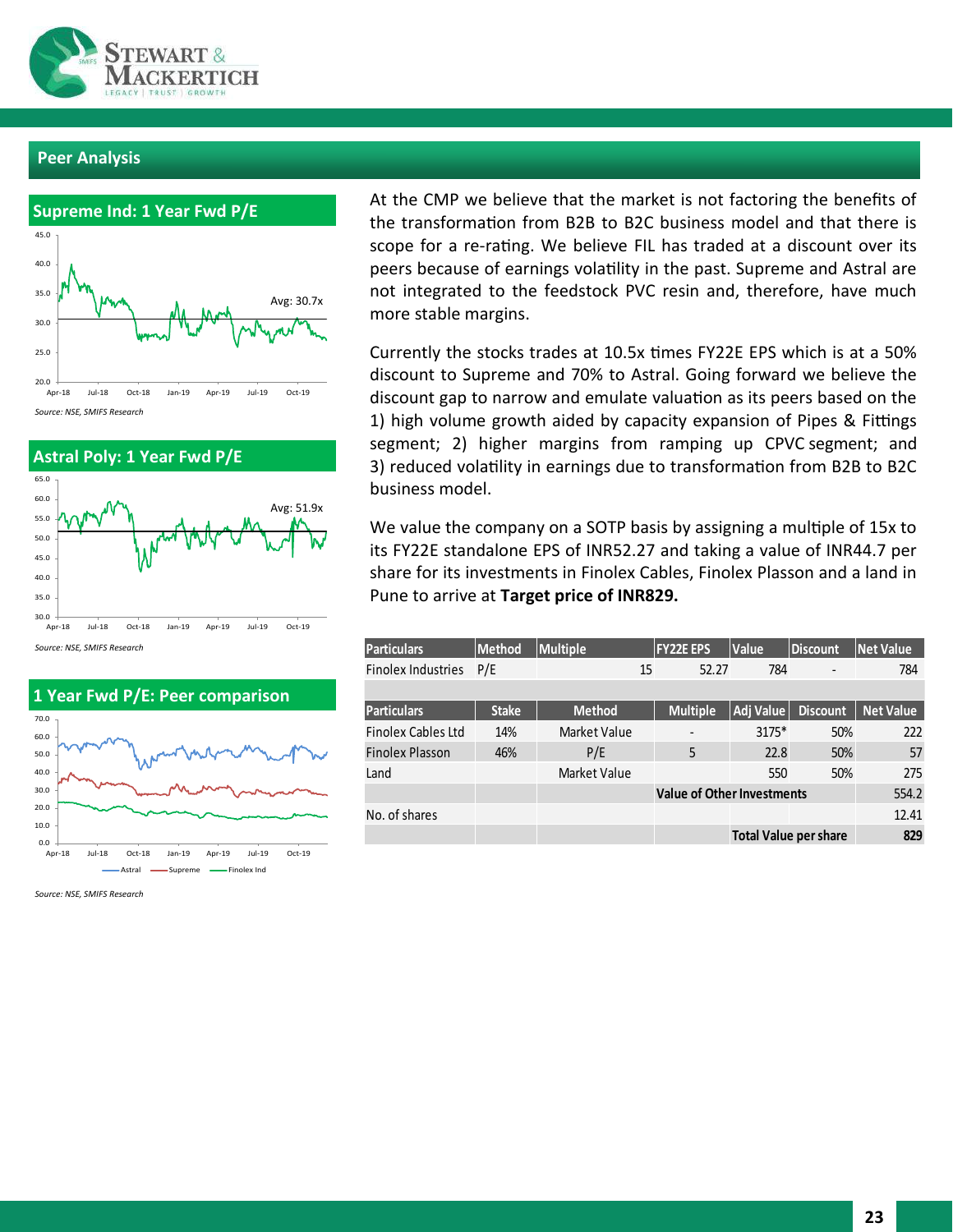

### **Key Risks**

- **Spread Risk (High):** Any sharp and sudden decrease in global demand for PVC could lead to a fall in PVC resin prices which in turn could narrow the spread of PVC/EDC adversely impacting profitability and also result in inventory losses. Similarly, a rise in prices of key feedstock i.e. EDC, Ethylene and VCM could also reduce the spread of PVC/EDC/VCM and impact the profitability adversely.
- **Slowdown in housing risk (Medium):** A slowdown in demand for pipes might affect the demand for PVC Pipes the business of the company.
- **Threat of competition (Medium):** About 40% of the PVC pipe industry is dominated by the unorganized sector. The capex requirements for the industry are low and hence the fragmented nature of the industry. FIL products currently command about a 25% premium to the unorganized players and a 5% premium to other organized players given its leadership position. Increase in competition or an attempt to increase market share could lead to this premium shrinking.
- **Currency Risk (Medium):** PVC pricing is on import parity and import parity value of sales of the Company approximately equates the USD payables on a six monthly rolling basis due to which a natural hedge exists and hence the Company does not generally need to resort to hedging by way of forward contracts, options, etc. However it is still highly exposed to currency fluctuation risk since it imports its Raw Materials for manufacturing PVC resin. Hence, any sharp fluctuation in currency can negatively impact the earnings for FIL.
- **Investments in group company (Low):** FIL currently hold 14% stake in their group company - Finolex Cables Ltd. Currently the market cap of Finolex cable stands at around INR5400 cr. Any sharp drop in value of the group company can reduce the investment value of FIL.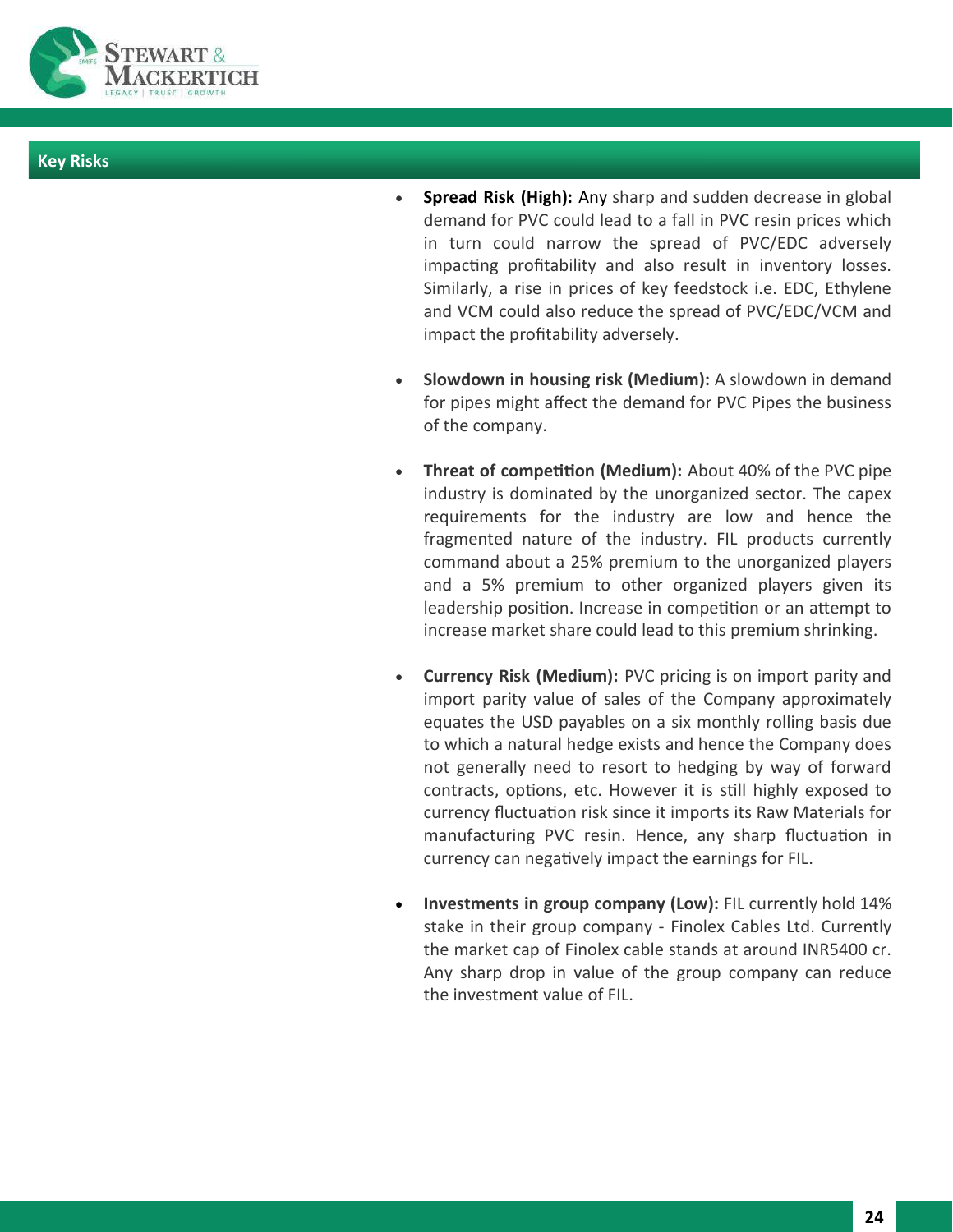

# **Appendix-1: PVC manufacturing process**

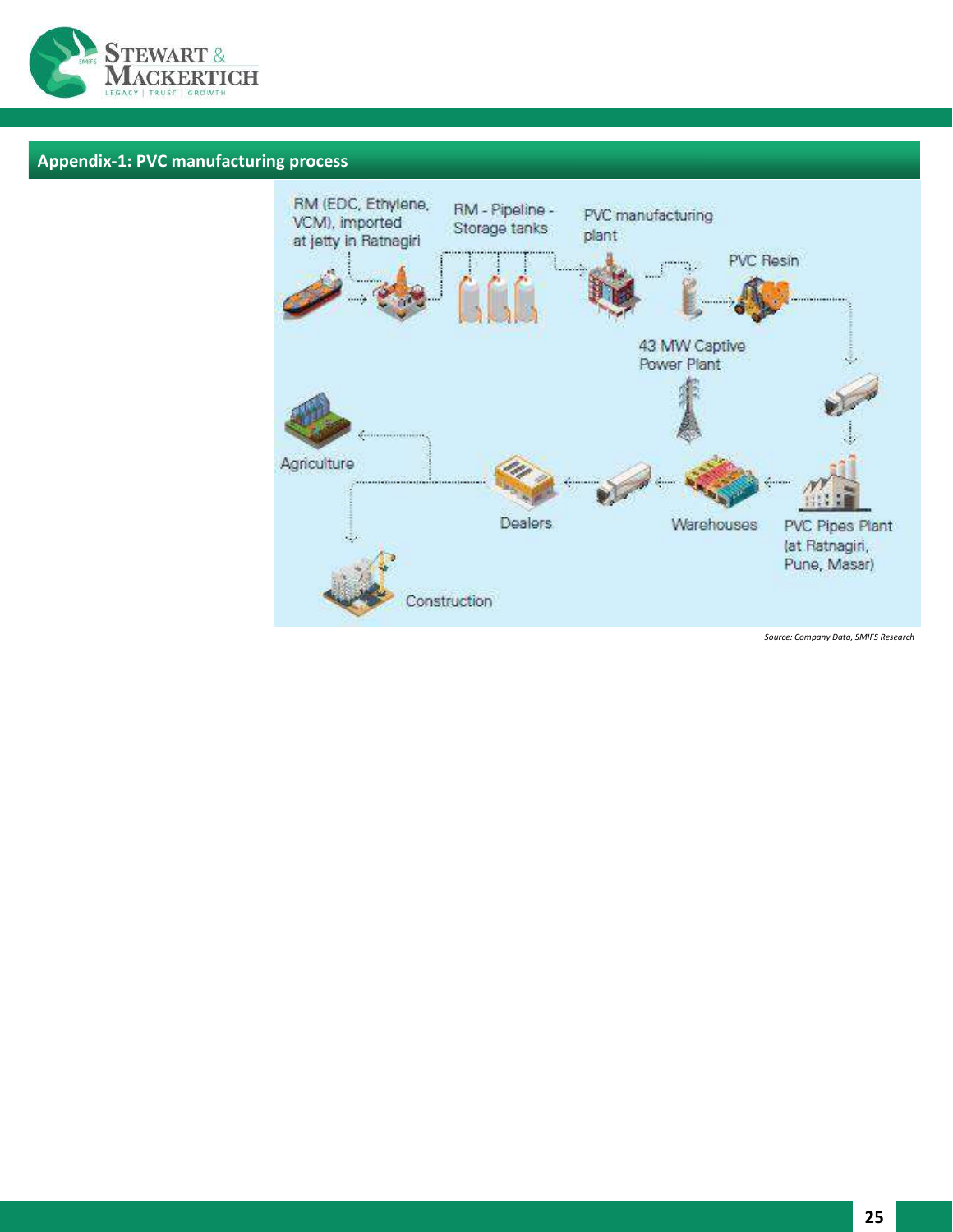

# **Financial Details**

| <b>Income Statement (Standalone)</b><br>INR Cr. |             |             |              |              |              |
|-------------------------------------------------|-------------|-------------|--------------|--------------|--------------|
| <b>Particulars (Y/E March)</b>                  | <b>FY18</b> | <b>FY19</b> | <b>FY20E</b> | <b>FY21E</b> | <b>FY22E</b> |
| <b>Net Revenue</b>                              | 2738        | 3091        | 3434         | 3970         | 4422         |
| <b>COGS</b>                                     | 1773        | 1921        | 2229         | 2503         | 2762         |
| <b>Gross Profit</b>                             | 964         | 1170        | 1206         | 1466         | 1661         |
| <b>Other Operating Expenses</b>                 | 480         | 566         | 629          | 718          | 745          |
| <b>Total Operating Expenses</b>                 | 2254        | 2487        | 2857         | 3222         | 3507         |
| <b>EBITDA</b>                                   | 484         | 604         | 577          | 748          | 916          |
| Depreciation & Amortisation                     | 60          | 69          | 73           | 77           | 81           |
| Other Income                                    | 25          | 42          | 32           | 31           | 32           |
| <b>EBIT</b>                                     | 449         | 577         | 536          | 702          | 867          |
| <b>Interest Cost</b>                            | 10          | 12          | 13           | 14           | 13           |
| <b>PBT</b>                                      | 440         | 535         | 523          | 687          | 854          |
| Tax expense                                     | 140         | 186         | 131          | 168          | 205          |
| <b>PAT</b>                                      | 299         | 350         | 392          | 520          | 649          |

*Source: Company Data, SMIFS Research*

| <b>Balance Sheet (Standalone)</b><br>INR Cr. |             |             |              |              |              |
|----------------------------------------------|-------------|-------------|--------------|--------------|--------------|
| <b>Particulars (Y/E March)</b>               | <b>FY18</b> | <b>FY19</b> | <b>FY20E</b> | <b>FY21E</b> | <b>FY22E</b> |
| <b>Share Capital</b>                         | 124         | 124         | 124          | 124          | 124          |
| Reserves & Surplus                           | 2642        | 2405        | 2607         | 2843         | 3098         |
| <b>Networth</b>                              | 2766        | 2529        | 2731         | 2967         | 3222         |
| Long term Borrowings                         | (0)         | (0)         | (0)          | (0)          | (0)          |
| <b>Other Non-Current Liabilities</b>         | 199         | 230         | 209          | 213          | 217          |
| Short term Borrowings                        | 101         | 91          | 119          | 101          | 103          |
| <b>Other Current Liabilities</b>             | 390         | 425         | 436          | 466          | 514          |
| <b>Total Equity &amp; Liabilities</b>        | 3456        | 3275        | 3495         | 3747         | 4056         |
| Net Tangibile Asset                          | 881         | 949         | 1024         | 1097         | 1165         |
| <b>CWIP</b>                                  | 90          | 90          | 101          | 94           | 95           |
| Non Current Investments                      | 1490        | 1077        | 1077         | 1077         | 1077         |
| <b>Other Non-Current Assets</b>              | 173         | 104         | 104          | 104          | 104          |
| Inventories                                  | 612         | 620         | 705          | 785          | 902          |
| <b>Trade Receivables</b>                     | 43          | 74          | 172          | 276          | 344          |
| Cash and Cash Equivalents                    | 25          | 30          | 5            | 9            | 62           |
| <b>Current Investments</b>                   | 66          | 226         | 226          | 226          | 226          |
| <b>Other Current assets</b>                  | 76          | 103         | 81           | 79           | 81           |
| <b>Total Assets</b>                          | 3455        | 3275        | 3495         | 3747         | 4056         |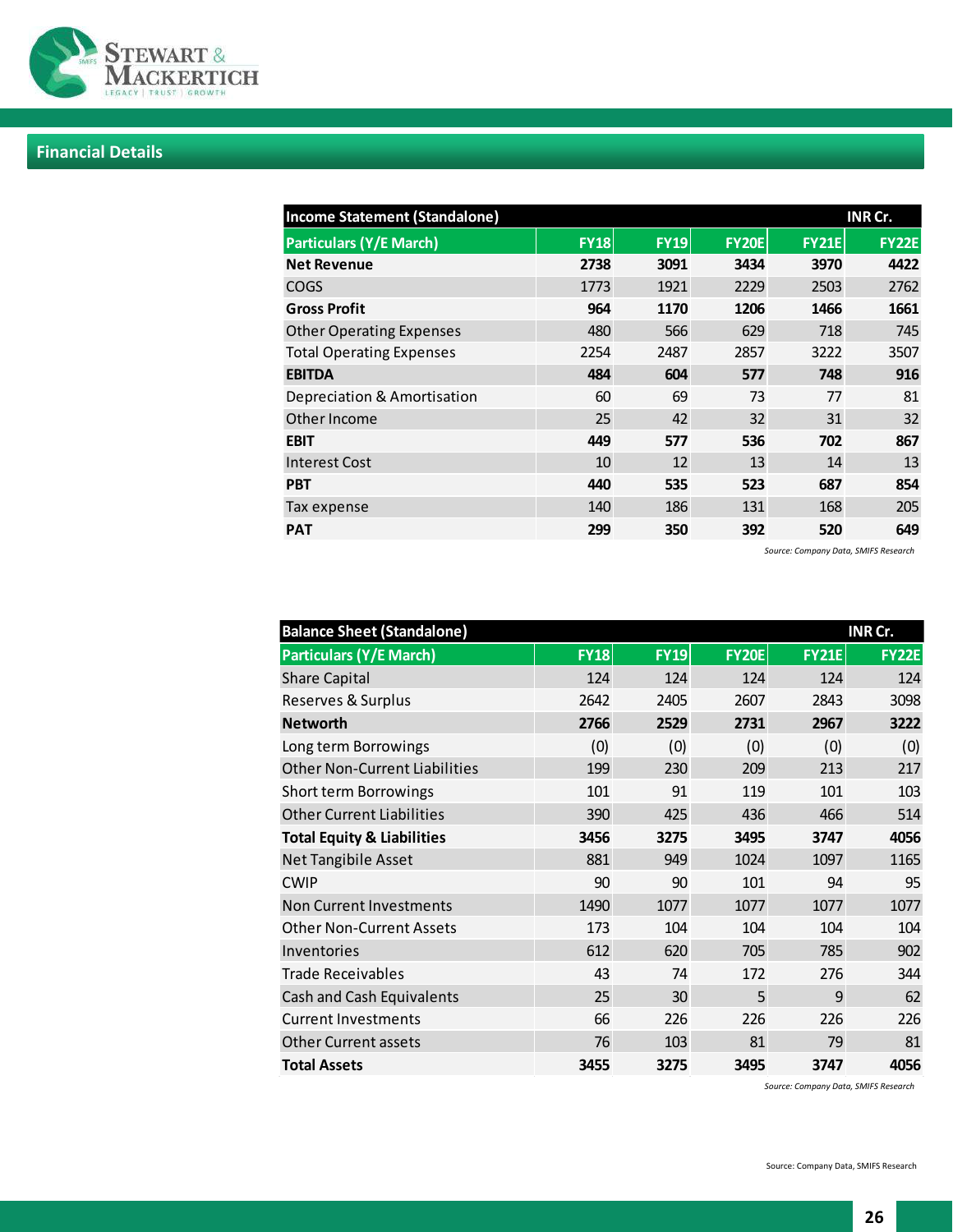

# **Financial Details**

| <b>Cash Flow Statement (Standalone)</b><br>INR Cr. |                |              |                         |              |                |  |
|----------------------------------------------------|----------------|--------------|-------------------------|--------------|----------------|--|
| <b>Particulars (Y/E March)</b>                     | <b>FY18</b>    | <b>FY19E</b> | <b>FY20E</b>            | <b>FY21E</b> | <b>FY22E</b>   |  |
| <b>PBT</b>                                         | 440            | 535          | 523                     | 687          | 854            |  |
| Depreciation & Amortisation                        | 60             | 69           | 73                      | 77           | 81             |  |
| Dividend & Interest earned                         | (8)            | (18)         | (10)                    | (10)         | (11)           |  |
| Interest expense                                   | 10             | 12           | 13                      | 14           | 13             |  |
| (Increase)/Decrease in CA                          | (31)           | (50)         | (180)                   | (182)        | (187)          |  |
| Increase/(Decrease) in CL                          | (10)           | 37           | 30                      | 24           | 46             |  |
| <b>Taxes Paid</b>                                  | 120            | 177          | 121                     | 159          | 197            |  |
| <b>Cash Flow from Operating Activities</b>         | 338            | 407          | 329                     | 452          | 599            |  |
| Capital Expenditure                                | (172)          | (103)        | (161)                   | (143)        | (151)          |  |
| Interest & Dividend Received                       | 8              | 10           | 10                      | 10           | 11             |  |
| <b>Cash Flow from Investing Activities</b>         | (162)          | (237)        | (151)                   | (133)        | (140)          |  |
| Increase/(Decrease) in Borrowings                  | $\overline{7}$ | (10)         | 29                      | (18)         | $\overline{2}$ |  |
| <b>Dividend Paid</b>                               | (172)          | (150)        | (189)                   | (282)        | (391)          |  |
| <b>Cash Flow from Financing Activities</b>         | (175)          | (172)        | (174)                   | (314)        | (402)          |  |
| <b>Net Cash Flow</b>                               | $\mathbf{1}$   | (1)          | $\overline{\mathbf{4}}$ | 5            | 56             |  |
| <b>Closing Balance</b>                             | 8              | 9            | 5                       | 9            | 62             |  |
| <b>Key Ratios</b>                                  |                |              |                         |              |                |  |
| <b>Particulars (Y/E March)</b>                     | <b>FY18</b>    | <b>FY19</b>  | <b>FY20E</b>            | <b>FY21E</b> | <b>FY22E</b>   |  |
| <b>Margins</b>                                     |                |              |                         |              |                |  |
| <b>Gross Margin</b>                                | 35.2%          | 37.9%        | 35.1%                   | 36.9%        | 37.5%          |  |
| <b>EBITDA Margin</b>                               | 17.7%          | 19.5%        | 16.8%                   | 18.8%        | 20.7%          |  |
| <b>PBT Margin</b>                                  | 16.1%          | 17.3%        | 15.2%                   | 17.3%        | 19.3%          |  |
| PAT Margin                                         | 10.9%          | 11.3%        | 11.4%                   | 13.1%        | 14.7%          |  |
| <b>Per Share Data</b>                              |                |              |                         |              |                |  |
| <b>BVPS</b>                                        | 222.88         | 203.83       | 220.07                  | 239.07       | 259.66         |  |
| <b>EPS</b>                                         | 24.12          | 28.17        | 31.61                   | 41.87        | 52.27          |  |
| Cash EPS                                           | 27.27          | 32.84        | 26.51                   | 36.42        | 48.26          |  |
| <b>DPS</b>                                         | 11.50          | 10.00        | 12.64                   | 18.84        | 26.14          |  |
| No. of Shares                                      | 12.41          | 12.41        | 12.41                   | 12.41        | 12.41          |  |
| <b>Profitability Ratios</b>                        |                |              |                         |              |                |  |
| RoE                                                | 11.8%          | 13.2%        | 14.9%                   | 18.2%        | 21.0%          |  |
| <b>ROCE</b>                                        | 12.1%          | 14.7%        | 15.8%                   | 19.0%        | 21.7%          |  |
| RoA                                                | 8.7%           | 10.7%        | 11.2%                   | 13.9%        | 16.0%          |  |
| <b>Valuation Ratios(x)</b><br>P/E                  | 22.7           | 19.4         | 17.3                    | 13.1         | 10.5           |  |
| P/BV                                               | 2.5            | 2.7          | 2.5                     | 2.3          | 2.1            |  |
| EV/EBITDA                                          | 14.0           | 11.0         | 11.6                    | 8.9          | 7.2            |  |
| <b>Du-Pont Analysis</b>                            |                |              |                         |              |                |  |
| <b>Particulars</b>                                 | <b>FY18</b>    | <b>FY19</b>  | <b>FY20E</b>            | <b>FY21E</b> | <b>FY22E</b>   |  |
| <b>PBT Margin</b>                                  | 16.1%          | 17.3%        | 15.2%                   | 17.3%        | 19.3%          |  |
| Asset Turnover(x)                                  | 0.85           | 0.92         | $1.01\,$                | 1.10         | 1.13           |  |
| Financial Leverage(x)                              | 1.27           | 1.27         | 1.29                    | 1.27         | 1.26           |  |
| <b>Tax Burden</b>                                  | 31.9%          | 34.7%        | 25.0%                   | 24.4%        | 24.0%          |  |
| <b>ROE</b>                                         | 11.8%          | 13.2%        | 14.9%                   | 18.2%        | 21.0%          |  |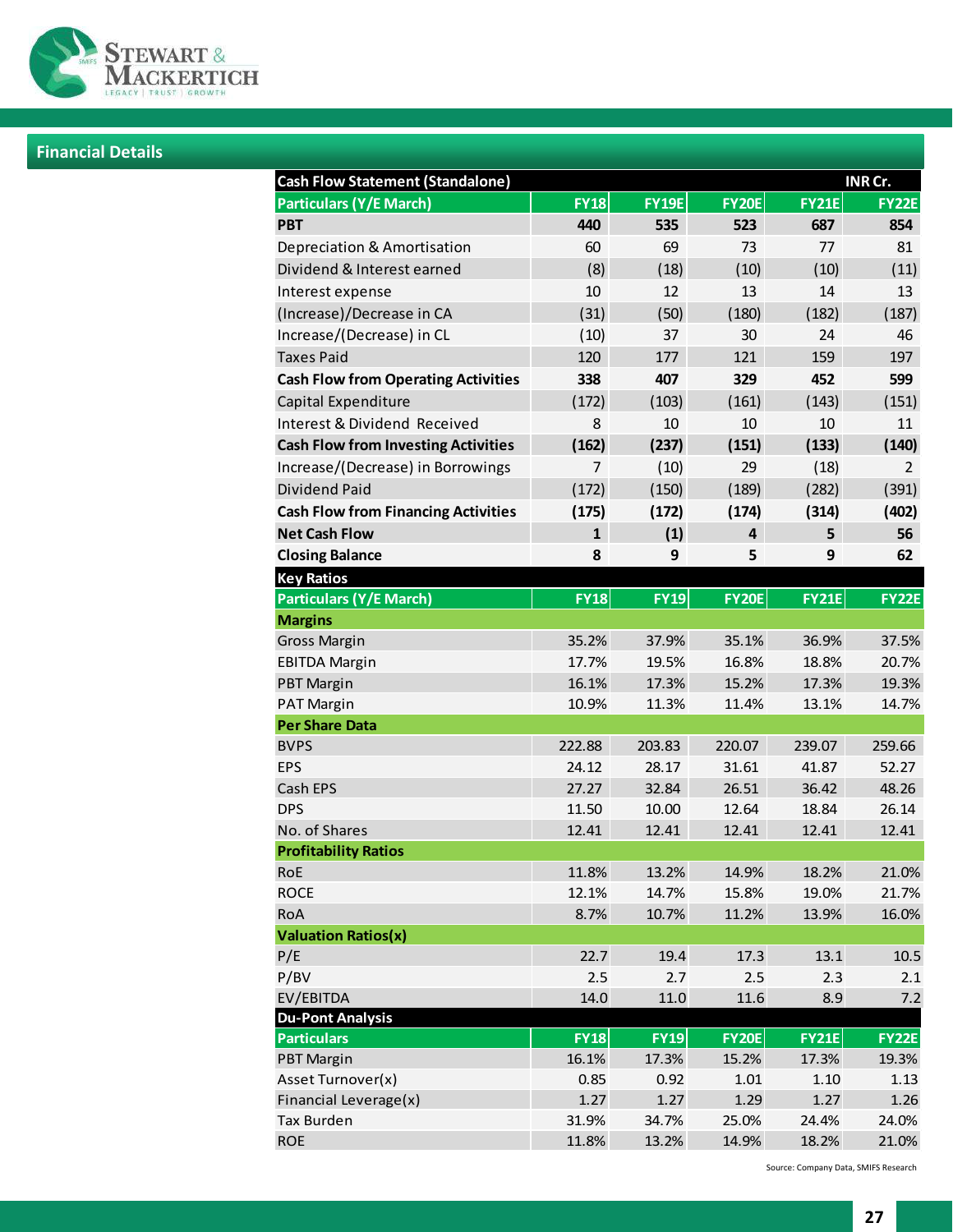

# **Analyst Certification:**

We /I, Anupam Goswami, Research Analyst(s) of Stewart & Mackertich Wealth Management Limited (in short "Stewart & Mackertich/ the Company"), authors and the names subscribed to this Research Report, hereby certify that all of the views expressed in this Research Report accurately reflect our views about the subject issuer(s) or securities and distributed as per SEBI (Research Analysts) Regulations 2014. We also certify that no part of our compensation was, is, or will be directly or indirectly related to the specific recommendation(s) or view(s) in this Research Report. It is also confirmed that We/I, the above mentioned Research Analyst(s) of this Research Report have not received any compensation from the subject companies mentioned in the Research Report in the preceding twelve months and do not serve as an officer, director or employee of the subject companies mentioned in the Research Report.

# **Terms & Conditions and Other Disclosures**:

Stewart & Mackertich Wealth Management Ltd is engaged in the business of Stock Broking, Depository Services, Portfolio Management and Distribution of Financial Products. Stewart & Mackertich Wealth Management Ltd is registered as Research Analyst Entity with Securities & Exchange Board of India (SEBI) with Registration Number – INH300001474.

Stewart & Mackertich and our associates might have investment banking and other business relationship with a significant percentage of companies covered by our Research Analysts. Stewart & Mackertich generally prohibits its analysts, persons reporting to analysts and their relatives from maintaining a financial interest in the securities or derivatives of any companies that the analysts cover. The information and opinions in this Research Report have been prepared by Stewart & Mackertich and are subject to change without any notice. The Research Report and information contained herein is strictly confidential and meant solely for the selected recipient and may not be altered in any way, transmitted to, copied or distributed, in part or in whole, to any other person or to the media or reproduced in any form, without prior written consent of Stewart & Mackertich Wealth Management Ltd. While we would endeavor to update the information herein on a reasonable basis, Stewart & Mackertich is under no obligation to update or keep the information current. Also, there may be regulatory, compliance or other reasons that may prevent Stewart & Mackertich from doing so. Non-rated securities indicate that rating on a particular security has been suspended temporarily and such suspension is in compliance with applicable regulations and/or policies of Stewart & Mackertich, in circumstances where Stewart & Mackertich might be acting in an advisory capacity to this company, or in certain other circumstances.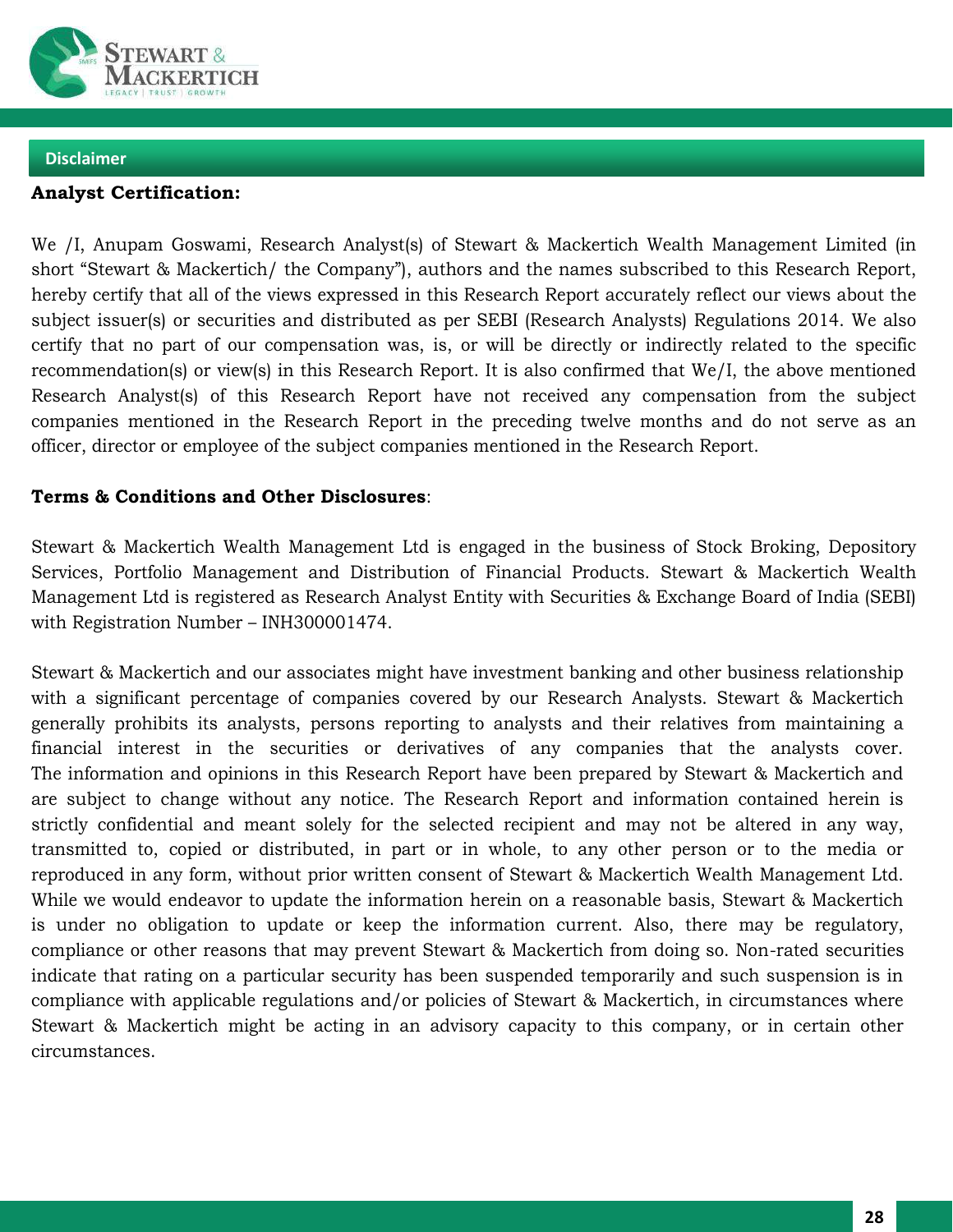

This Research Report is based on information obtained from public sources and sources believed to be reliable, but no independent verification has been made nor is its accuracy or completeness guaranteed. This Research Report and information herein is solely for informational purpose and shall not be used or considered as an offer document or solicitation of offer to buy or sell or subscribe for securities or other financial instruments. Securities as defined in clause (h) of section 2 of the Securities Contract Act, 1956, includes Financial Instruments, Currency and Commodity Derivatives. Though disseminated to all the customers simultaneously, not all customers may receive this Research Report at the same time. Stewart & Mackertich will not treat recipients as customers by virtue of their receiving this Research Report. Nothing in this Research Report constitutes investment, legal, accounting and tax advice or a representation that any investment or strategy is suitable or appropriate to your specific circumstances. The securities discussed and opinions expressed in this Research Report may not be suitable for all investors, who must make their own investment decisions, based on their own investment objectives, financial positions and needs of specific recipient. This may not be taken in substitution for the exercise of independent judgment by any recipient. The recipient should independently evaluate the investment risks. The value and return on investment may vary because of changes in interest rates, foreign exchange rates or any other reason. Stewart & Mackertich accepts no liabilities whatsoever for any loss or damage of any kind arising out of the use of this Research Report. Past performance is not necessarily a guide to future performance. Investors are advised to see Risk Disclosure Document to understand the risks associated before investing in the securities markets. Actual results may differ materially from those set forth in projections. Forward-looking statements are not predictions and may be subject to change without notice. The information given in this report is as of date of this report and there can be no assurance that future results or events will be consistent with this information. The information provided in this report remains, unless otherwise stated, the copyright of Stewart & Mackertich. All layout, design, original artwork, concepts and intellectual Properties remains the property and copyright of Stewart & Mackertich and may not be used in any form or for any purpose whatsoever by any party without the express written permission of the Stewart & Mackertich.

Stewart & Mackertich shall not be liable for any delay or any other interruption which may occur in presenting the data due to any reason including network (Internet) reasons or snags in the system, breakdown of the system or any other equipment, server breakdown, maintenance shutdown, breakdown of communication services or inability of Stewart & Mackertich to present the data. In no event shall Stewart & Mackertich be liable for any damages, including without limitation direct or indirect, special, incidental, or consequential damages, losses or expenses arising in connection with the data presented by the Stewart & Mackertich through this report.

Participants in foreign exchange transactions may incur risks arising from several factors, including the following: (a) Exchange Rates can be volatile and are subject to large fluctuations; (b) the value of currencies may be affected by numerous market factors, including world and notional economic, political and regulatory events, events in Equity & Debt Markets and changes in interest rates; and (c)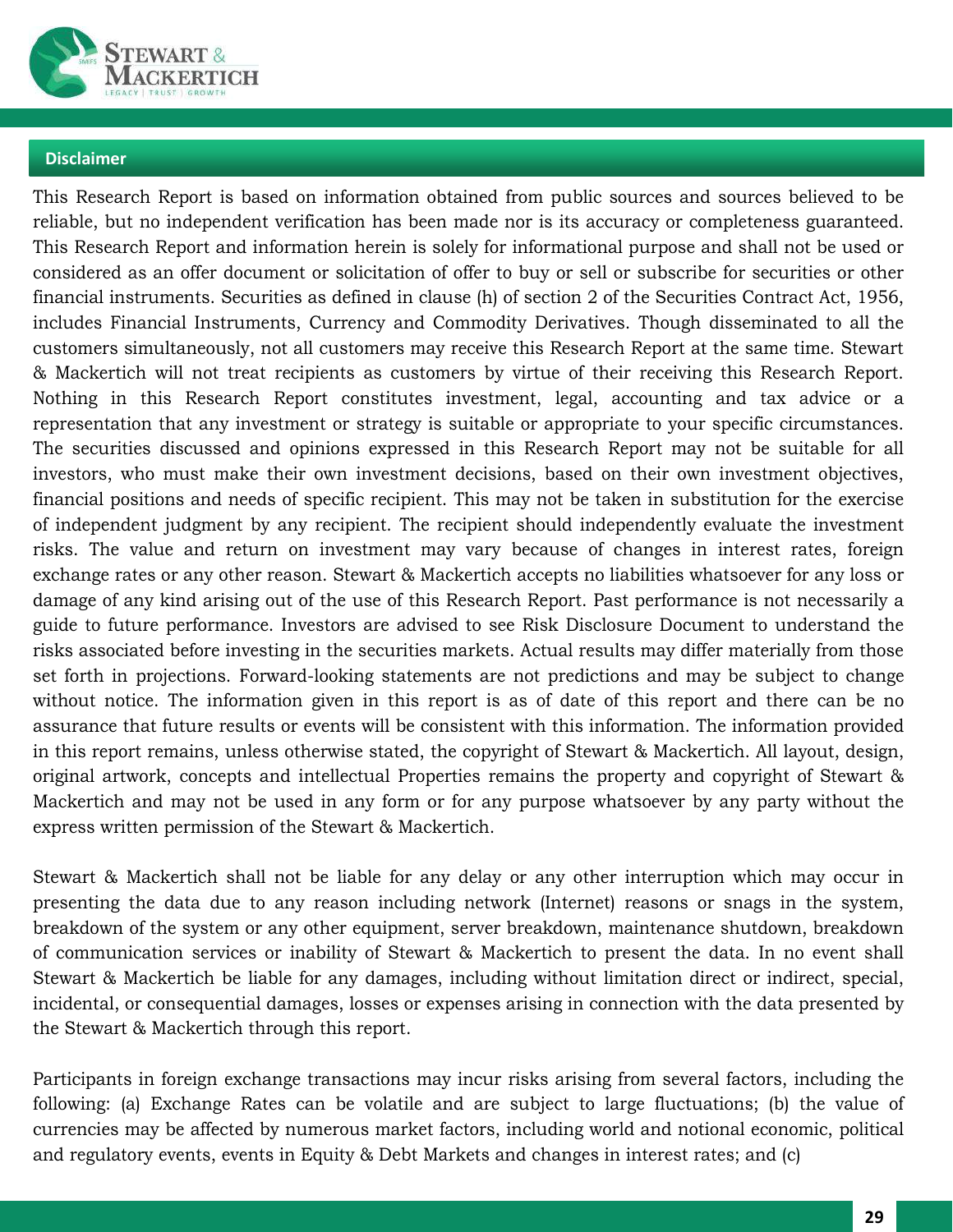

Currencies may be subject to devaluation or government imposed Exchange Controls which could affect the value of the Currency. Investors in securities such as Currency Derivatives, whose values are affected by the currency of an underlying security, effectively assume currency risk.

Since associates of Stewart & Mackertich are engaged in various financial service businesses, they might have financial interests or beneficial ownership in various companies including the subject company/ companies mentioned in this Research Report.

Stewart & Mackertich and its Associates, Officers, Directors, Employees, Research Analysts including their relatives worldwide may: (i) from time to may have long or short positions in, and buy or sell the Securities, mentioned herein or (ii) be engaged in any other transaction involving such Securities and earn brokerage or other compensation or act as a market maker in the Financial Instruments of the Subject Company/ companies mentioned herein or act as an Advisor or Lender/Borrower to such Companies or have other potential/material Conflict of Interest with respect to any recommendation and related information and opinions at the time of the publication of the Research Report. Or at the time of Public Appearance. Stewart & Mackertich does not have proprietary trades but mat at a future date, may opt for the same with prior intimation to Clients/ Investors and extant Authorities where it may have proprietary long/short position in the above Scrip(s) and therefore should be considered as interested. The views provided herein are general in nature and do not consider Risk Appetite or Investment Objective of any particular Investor; Clients/ Readers/ Subscribers of this Research Report are requested to take independent professional advice before investing. The information provided herein should not be construed as invitation or solicitation to do business with Stewart & Mackertich.

Stewart & Mackertich or its subsidiaries collectively or Research Analysts or their relatives do not own 1% or more of the equity securities of the Company mentioned in the Research Report as of the last day of the month preceding the publication of the Research Report.

Stewart & Mackertich encourages independence in Research Report preparation and strives to minimize conflict in preparation of Research Report. Accordingly, neither Stewart & Mackertich and their Associates nor the Research Analysts and their relatives have any material conflict of interest at the time of publication of this Research Report or at the time of the Public Appearance, if any.

Stewart & Mackertich or its associates might have managed or co-managed public offering of securities for the subject company or might have been mandated by the subject company for any other assignment in the past twelve months.

Stewart & Mackertich or its associates might have received any compensation from the companies mentioned in the Research Report during the period preceding twelve months from the date of this